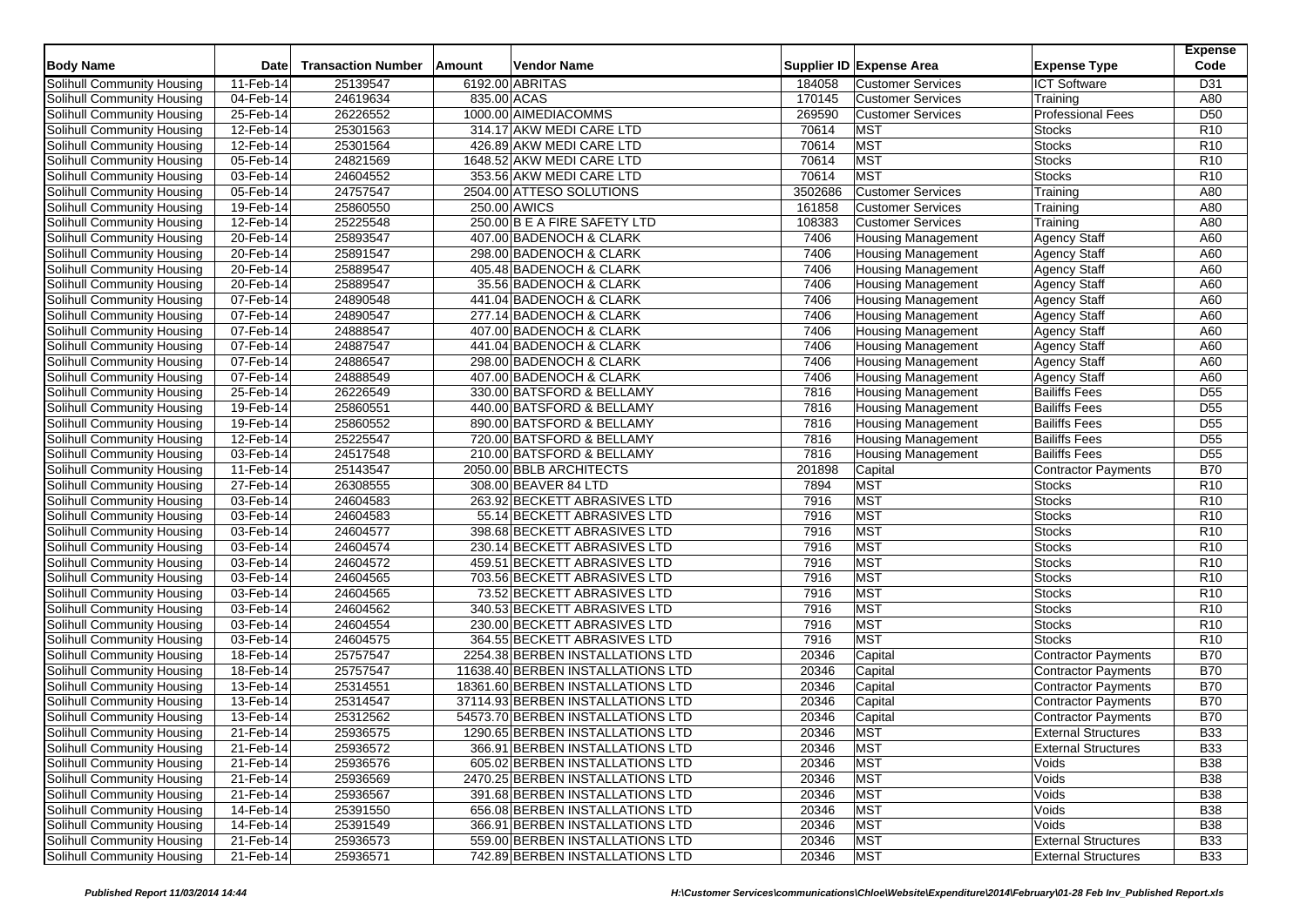| <b>Body Name</b>                  | <b>Date</b>  | <b>Transaction Number</b> | Amount | <b>Vendor Name</b>                        |         | Supplier ID Expense Area                              | <b>Expense Type</b>          | <b>Expense</b><br>Code |
|-----------------------------------|--------------|---------------------------|--------|-------------------------------------------|---------|-------------------------------------------------------|------------------------------|------------------------|
| Solihull Community Housing        | 21-Feb-14    | 25936565                  |        | 828.49 BERBEN INSTALLATIONS LTD           | 20346   | <b>MST</b>                                            | <b>External Structures</b>   | <b>B33</b>             |
| Solihull Community Housing        | 13-Feb-14    | 25332554                  |        | 559.00 BERBEN INSTALLATIONS LTD           | 20346   | <b>MST</b>                                            | <b>External Structures</b>   | <b>B33</b>             |
| Solihull Community Housing        | 05-Feb-14    | 24733549                  |        | 603.72 BERBEN INSTALLATIONS LTD           | 20346   | <b>MST</b>                                            | <b>External Structures</b>   | <b>B33</b>             |
| Solihull Community Housing        | 21-Feb-14    | 25936574                  |        | 749.38 BERBEN INSTALLATIONS LTD           | 20346   | <b>MST</b>                                            | <b>Internal Works</b>        | <b>B31</b>             |
| Solihull Community Housing        | 21-Feb-14    | 25936568                  |        | 749.38 BERBEN INSTALLATIONS LTD           | 20346   | <b>MST</b>                                            | <b>Internal Works</b>        | <b>B31</b>             |
| Solihull Community Housing        | 25-Feb-14    | 26226554                  |        | 17378.60 BERBEN INSTALLATIONS LTD         | 20346   | Capital                                               | <b>Contractor Payments</b>   | <b>B70</b>             |
| Solihull Community Housing        | 03-Feb-14    | 24524548                  |        | 8773.60 BERBEN INSTALLATIONS LTD          | 20346   | Capital                                               | Contractor Payments          | <b>B70</b>             |
| <b>Solihull Community Housing</b> | 03-Feb-14    | 24522547                  |        | 3820.00 BERBEN INSTALLATIONS LTD          | 20346   | Capital                                               | <b>Contractor Payments</b>   | <b>B70</b>             |
| Solihull Community Housing        | 12-Feb-14    | 25214547                  |        | 559.00 BERBEN INSTALLATIONS LTD           | 20346   | <b>MST</b>                                            | <b>Internal Works</b>        | <b>B31</b>             |
| Solihull Community Housing        | 18-Feb-14    | 25755560                  |        | 13638.45 BERBEN INSTALLATIONS LTD         | 20346   | Capital                                               | <b>Contractor Payments</b>   | <b>B70</b>             |
| Solihull Community Housing        | 05-Feb-14    | 24757549                  |        | 10859.72 BERBEN INSTALLATIONS LTD         | 20346   | Capital                                               | <b>Contractor Payments</b>   | <b>B70</b>             |
| Solihull Community Housing        | 21-Feb-14    | 25936566                  |        | 749.38 BERBEN INSTALLATIONS LTD           | 20346   | <b>MST</b>                                            | Mechanical & Electrical C    | <b>B92</b>             |
| Solihull Community Housing        | 12-Feb-14    | 25232549                  |        | 2617.43 BERBEN INSTALLATIONS LTD          | 20346   | Capital                                               | Contractor Payments          | <b>B70</b>             |
| Solihull Community Housing        | 12-Feb-14    | 25232549                  |        | 276.23 BERBEN INSTALLATIONS LTD           | 20346   | Investment, Planning & Services Utility Related Works |                              | <b>B34</b>             |
| Solihull Community Housing        | 12-Feb-14    | 25225550                  |        | 1188.96 BERBEN INSTALLATIONS LTD          | 20346   | Investment, Planning & Services Utility Related Works |                              | <b>B34</b>             |
| Solihull Community Housing        | 19-Feb-14    | 25855548                  |        | 3520.00 BLUEBELL GUEST HOUSE              | 4821686 | <b>Housing Management</b>                             | <b>B&amp;B Accommodation</b> | <b>B23</b>             |
| Solihull Community Housing        | 07-Feb-14    | 24871549                  |        | 3360.00 BLUEBELL GUEST HOUSE              | 4821686 | <b>Housing Management</b>                             | <b>B&amp;B</b> Accommodation | <b>B23</b>             |
| Solihull Community Housing        | 07-Feb-14    | 24879547                  |        | 54.00 BRITISH GAS TRADING LTD             | 9637    | <b>Housing Management</b>                             | Electricity                  | <b>B11</b>             |
| Solihull Community Housing        | $07$ -Feb-14 | 24879547                  |        | 307.65 BRITISH GAS TRADING LTD            | 9637    | Housing Management                                    | Electricity                  | <b>B11</b>             |
| Solihull Community Housing        | 03-Feb-14    | 24507548                  |        | -252.40 BRITISH GAS TRADING LTD           | 9637    | <b>Customer Services</b>                              | Water                        | <b>B12</b>             |
| Solihull Community Housing        | 03-Feb-14    | 24507548                  |        | 530.11 BRITISH GAS TRADING LTD            | 9637    | <b>Customer Services</b>                              | Water                        | <b>B12</b>             |
| Solihull Community Housing        | 26-Feb-14    | 26286565                  |        | 267.58 BRITISH GAS TRADING LTD            | 9637    | <b>Housing Management</b>                             | Gas                          | <b>B10</b>             |
| Solihull Community Housing        | 26-Feb-14    | 26286564                  |        | 914.70 BRITISH GAS TRADING LTD            | 9637    | <b>Housing Management</b>                             | Gas                          | <b>B10</b>             |
| Solihull Community Housing        | 26-Feb-14    | 26286562                  |        | 1010.40 BRITISH GAS TRADING LTD           | 9637    | <b>Housing Management</b>                             | Gas                          | <b>B10</b>             |
| Solihull Community Housing        | 26-Feb-14    | 26286554                  |        | 655.75 BRITISH GAS TRADING LTD            | 9637    | <b>Housing Management</b>                             | Gas                          | <b>B10</b>             |
| Solihull Community Housing        | 26-Feb-14    | 26286550                  |        | 1079.27 BRITISH GAS TRADING LTD           | 9637    | <b>Housing Management</b>                             | Gas                          | <b>B10</b>             |
| Solihull Community Housing        | 11-Feb-14    | 25088547                  |        | 14.00 BRITISH GAS TRADING LTD             | 9637    | <b>Housing Management</b>                             | Gas                          | <b>B10</b>             |
| Solihull Community Housing        | 11-Feb-14    | 25088547                  |        | 764.85 BRITISH GAS TRADING LTD            | 9637    | <b>Housing Management</b>                             | Gas                          | <b>B10</b>             |
| Solihull Community Housing        | 11-Feb-14    | 25088547                  |        | 49.60 BRITISH GAS TRADING LTD             | 9637    | <b>Housing Management</b>                             | Gas                          | <b>B10</b>             |
| Solihull Community Housing        | 11-Feb-14    | 25088547                  |        | 54.00 BRITISH GAS TRADING LTD             | 9637    | <b>Housing Management</b>                             | Gas                          | <b>B10</b>             |
| Solihull Community Housing        | 11-Feb-14    | 25084547                  |        | 44.51 BRITISH GAS TRADING LTD             | 9637    | <b>Housing Management</b>                             | Gas                          | <b>B10</b>             |
| Solihull Community Housing        | 11-Feb-14    | 25084547                  |        | 1103.27 BRITISH GAS TRADING LTD           | 9637    | <b>Housing Management</b>                             | Gas                          | <b>B10</b>             |
| Solihull Community Housing        | 11-Feb-14    | 25082547                  |        | 671.68 BRITISH GAS TRADING LTD            | 9637    | <b>Housing Management</b>                             | Gas                          | <b>B10</b>             |
| Solihull Community Housing        | 11-Feb-14    | 25085547                  |        | 581.00 BRITISH GAS TRADING LTD            | 9637    | Housing Management                                    | Gas                          | <b>B10</b>             |
| Solihull Community Housing        | 11-Feb-14    | 25147547                  |        | 520.00 BRITISH RED CROSS SOCIETY          | 9643    | <b>Customer Services</b>                              | Training                     | A80                    |
| <b>Solihull Community Housing</b> | 25-Feb-14    | 26226553                  |        | 225.00 BROPHY RIAZ AND PARTNERS CHARTERED | 167258  | Capital                                               | <b>Contractor Payments</b>   | <b>B70</b>             |
| Solihull Community Housing        | 13-Feb-14    | 25320547                  |        | 256.00 BROXAP STREET FURNITURE            | 205698  | <b>Housing Management</b>                             | Materials                    | D <sub>13</sub>        |
| Solihull Community Housing        | 21-Feb-14    | 25935548                  |        | 221.76 BUILDBASE                          | 56468   | <b>MST</b>                                            | <b>Stocks</b>                | R <sub>10</sub>        |
| Solihull Community Housing        | 21-Feb-14    | 25935547                  |        | 924.96 BUILDBASE                          | 56468   | <b>MST</b>                                            | <b>Stocks</b>                | R <sub>10</sub>        |
| Solihull Community Housing        | 12-Feb-14    | 25305547                  |        | 665.32 BUILDBASE                          | 56468   | <b>MST</b>                                            | <b>Stocks</b>                | R <sub>10</sub>        |
| Solihull Community Housing        | 03-Feb-14    | 24604593                  |        | 1054.82 BUILDBASE                         | 56468   | <b>MST</b>                                            | <b>Stocks</b>                | R10                    |
| Solihull Community Housing        | 03-Feb-14    | 24604591                  |        | 214.32 BUILDBASE                          | 56468   | <b>MST</b>                                            | <b>Stocks</b>                | R <sub>10</sub>        |
| <b>Solihull Community Housing</b> | $21$ -Feb-14 | 25936555                  |        | 226.88 C & C FLOORING                     | 164498  | <b>MST</b>                                            | <b>Internal Works</b>        | <b>B31</b>             |
| Solihull Community Housing        | 13-Feb-14    | 25332552                  |        | 986.40 C & C FLOORING                     | 164498  | MST                                                   | Internal Works               | <b>B31</b>             |
| Solihull Community Housing        | $21$ -Feb-14 | 25936558                  |        | 256.42 C & C FLOORING                     | 164498  | <b>MST</b>                                            | <b>Internal Works</b>        | <b>B31</b>             |
| Solihull Community Housing        | 21-Feb-14    | 25936554                  |        | 235.05 C & C FLOORING                     | 164498  | <b>MST</b>                                            | <b>Internal Works</b>        | <b>B31</b>             |
| Solihull Community Housing        | 13-Feb-14    | 25332551                  |        | 380.78 C & C FLOORING                     | 164498  | <b>MST</b>                                            | <b>Internal Works</b>        | <b>B31</b>             |
| Solihull Community Housing        | 20-Feb-14    | 25895547                  |        | 1147.26 C & C FLOORING                    | 164498  | <b>Housing Management</b>                             | Furniture                    | D11                    |
| Solihull Community Housing        | 20-Feb-14    | 25894547                  |        | 1145.67 C & C FLOORING                    | 164498  | <b>Housing Management</b>                             | Furniture                    | D11                    |
| <b>Solihull Community Housing</b> | 21-Feb-14    | 25936548                  |        | 235.05 C & C FLOORING                     | 164498  | <b>MST</b>                                            | <b>Internal Works</b>        | <b>B31</b>             |
| Solihull Community Housing        | 21-Feb-14    | 25936551                  |        | 277.78 C & C FLOORING                     | 164498  | MST                                                   | <b>Internal Works</b>        | <b>B31</b>             |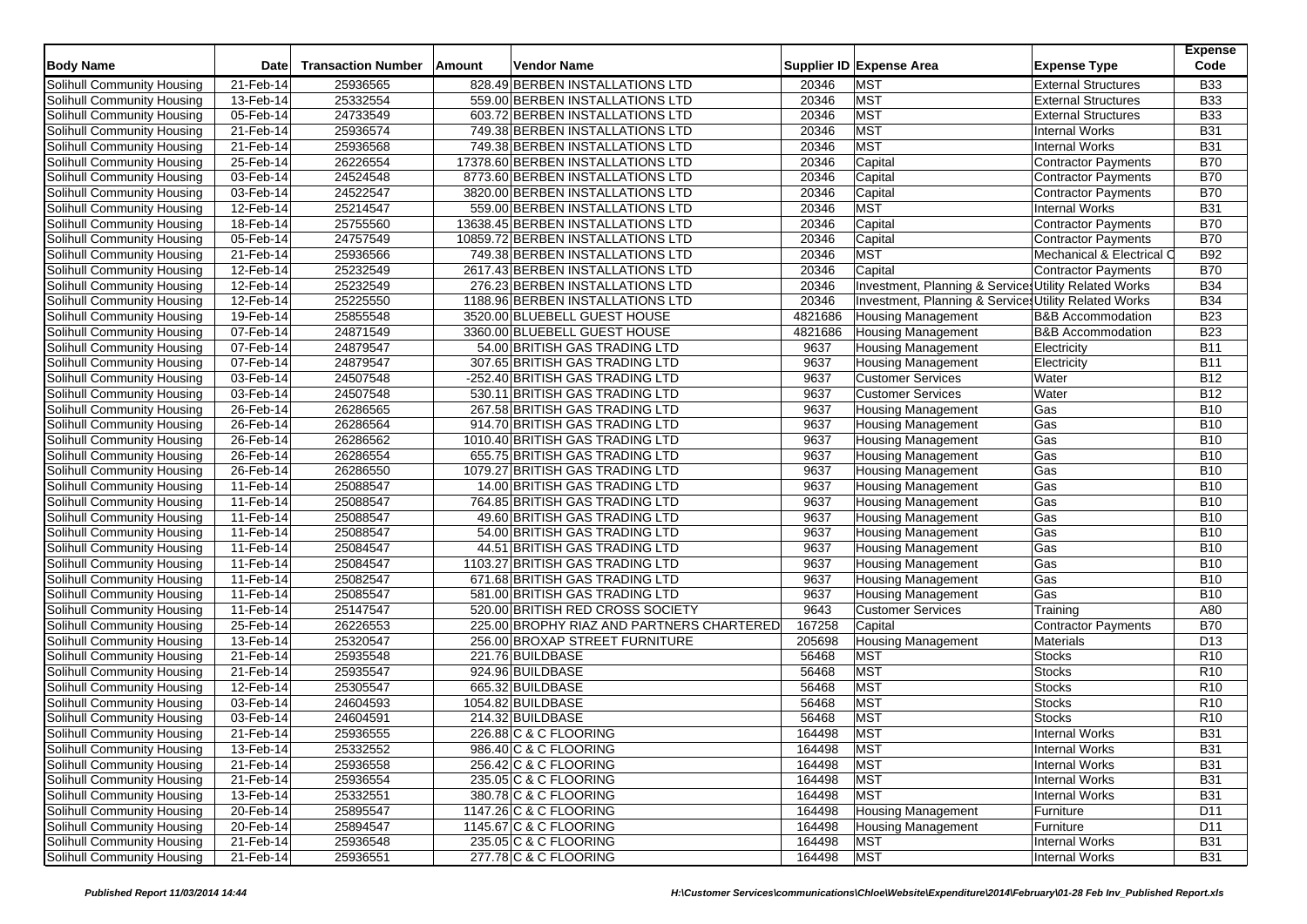| <b>Body Name</b>                  | <b>Date</b>  | <b>Transaction Number</b> | Amount       | <b>Vendor Name</b>                          |         | Supplier ID Expense Area                              | <b>Expense Type</b>        | <b>Expense</b><br>Code |
|-----------------------------------|--------------|---------------------------|--------------|---------------------------------------------|---------|-------------------------------------------------------|----------------------------|------------------------|
| Solihull Community Housing        | 14-Feb-14    | 25391547                  |              | 250.33 C & C FLOORING                       | 164498  | <b>MST</b>                                            | Internal Works             | <b>B31</b>             |
| Solihull Community Housing        | 13-Feb-14    | 25332548                  |              | 224.43 C & C FLOORING                       | 164498  | <b>MST</b>                                            | <b>Internal Works</b>      | <b>B31</b>             |
| Solihull Community Housing        | 05-Feb-14    | 24733548                  |              | 239.75 C & C FLOORING                       | 164498  | <b>MST</b>                                            | <b>Internal Works</b>      | <b>B31</b>             |
| Solihull Community Housing        | 04-Feb-14    | 24619554                  |              | 240.39 C & C FLOORING                       | 164498  | <b>MST</b>                                            | <b>Internal Works</b>      | <b>B31</b>             |
| Solihull Community Housing        | 04-Feb-14    | 24619553                  |              | 271.81 C & C FLOORING                       | 164498  | <b>MST</b>                                            | <b>Internal Works</b>      | <b>B31</b>             |
| Solihull Community Housing        | 04-Feb-14    | 24619555                  |              | 222.23 C & C FLOORING                       | 164498  | <b>MST</b>                                            | <b>Internal Works</b>      | <b>B31</b>             |
| Solihull Community Housing        | 21-Feb-14    | 25998547                  |              | 753.17 CARETECH (UK) LTD                    | 1610610 | Investment, Planning & Services Adaptations           |                            | <b>B83</b>             |
| <b>Solihull Community Housing</b> | 21-Feb-14    | 25993548                  |              | 676.81 CARETECH (UK) LTD                    | 1610610 | Investment, Planning & Services Adaptations           |                            | <b>B83</b>             |
| Solihull Community Housing        | 12-Feb-14    | 25232552                  |              | 5657.72 CARETECH (UK) LTD                   | 1610610 | Investment, Planning & Services Adaptations           |                            | <b>B83</b>             |
| Solihull Community Housing        | 12-Feb-14    | 25232553                  |              | 1266.12 CARETECH (UK) LTD                   | 1610610 | Investment, Planning & Services Adaptations           |                            | <b>B83</b>             |
| Solihull Community Housing        | 04-Feb-14    | 24692548                  |              | 2085.07 CARETECH (UK) LTD                   | 1610610 | Investment, Planning & Services Adaptations           |                            | <b>B83</b>             |
| Solihull Community Housing        | 04-Feb-14    | 24692551                  |              | 768.10 CARETECH (UK) LTD                    | 1610610 | Investment, Planning & Services Adaptations           |                            | <b>B83</b>             |
| Solihull Community Housing        | 21-Feb-14    | 26000547                  |              | 185.54 CCG BUILDERS                         | 3934686 | <b>MST</b>                                            | <b>External Structures</b> | <b>B33</b>             |
| Solihull Community Housing        | 21-Feb-14    | 26000547                  |              | 1935.05 CCG BUILDERS                        | 3934686 | <b>MST</b>                                            | <b>External Structures</b> | <b>B33</b>             |
| Solihull Community Housing        | 13-Feb-14    | 25358563                  |              | 337.50 CEL ELECTRICAL                       | 138018  | Investment, Planning & Services Utility Related Works |                            | <b>B34</b>             |
| Solihull Community Housing        | 13-Feb-14    | 25358560                  |              | 300.00 CEL ELECTRICAL                       | 138018  | Investment, Planning & Services Utility Related Works |                            | <b>B34</b>             |
| Solihull Community Housing        | 07-Feb-14    | 24897549                  |              | 6592.05 CENTRAL (HIGH RISE) LTD             | 56904   | Capital                                               | Contractor Payments        | <b>B70</b>             |
| Solihull Community Housing        | 07-Feb-14    | 24897548                  |              | 1423.10 CENTRAL (HIGH RISE) LTD             | 56904   | Capital                                               | <b>Contractor Payments</b> | <b>B70</b>             |
| Solihull Community Housing        | 07-Feb-14    | 24897547                  |              | 372.87 CENTRAL (HIGH RISE) LTD              | 56904   | Capital                                               | <b>Contractor Payments</b> | <b>B70</b>             |
| Solihull Community Housing        | 07-Feb-14    | 24897550                  |              | 620.00 CHARTER OFFICE EQUIPMENT LTD         | 9886    | <b>Customer Services</b>                              | Other Communication Co     | D49                    |
| Solihull Community Housing        | 11-Feb-14    | 25148547                  |              | 217.00 CHARTERED INSTITUTE OF HOUSING       | 9889    | <b>Customer Services</b>                              | Training                   | A80                    |
| Solihull Community Housing        | 18-Feb-14    | 25757550                  |              | 750.00 CHELMSLEY & DISTRICT CONSERVATIVE CL | 63897   | <b>MST</b>                                            | <b>Professional Fees</b>   | D <sub>50</sub>        |
| Solihull Community Housing        | 27-Feb-14    | 26298611                  |              | 797.87 COLLECTIVE ENTERPRISE LTD            | 200600  | Finance                                               | Stationery                 | D <sub>25</sub>        |
| Solihull Community Housing        | 27-Feb-14    | 26298611                  |              | 31.52 COLLECTIVE ENTERPRISE LTD             | 200600  | Finance                                               | Devolved Charges: Other    | H <sub>20</sub>        |
| Solihull Community Housing        | 27-Feb-14    | 26298611                  |              | 22.40 COLLECTIVE ENTERPRISE LTD             | 200600  | Finance                                               | Printing                   | D80                    |
| Solihull Community Housing        | 27-Feb-14    | 26298611                  |              | 2697.07 COLLECTIVE ENTERPRISE LTD           | 200600  | Finance                                               | <b>ICT</b> Consumables     | D33                    |
| Solihull Community Housing        | 11-Feb-14    | 25150548                  |              | 290.50 COMCEN COMPUTER SUPPLIES LTD         | 121786  | Capital                                               | ICT - General              | D30                    |
| Solihull Community Housing        | 19-Feb-14    | 25860553                  |              | 340.00 COMCEN COMPUTER SUPPLIES LTD         | 121786  | <b>MST</b>                                            | <b>Mobile Phones</b>       | D41                    |
| Solihull Community Housing        | $11$ -Feb-14 | 25137547                  |              | 990.00 CPAG                                 | 200508  | <b>Customer Services</b>                              | Training                   | A80                    |
| Solihull Community Housing        | 11-Feb-14    | 25136547                  | 1007.10 CPAG |                                             | 200508  | <b>Customer Services</b>                              | Training                   | A80                    |
| Solihull Community Housing        | 12-Feb-14    | 25232556                  |              | 462.50 DECISION RECRUITMENT LTD             | 2370689 | Capital                                               | <b>Contractor Payments</b> | <b>B70</b>             |
| Solihull Community Housing        | 05-Feb-14    | 24758550                  |              | 462.50 DECISION RECRUITMENT LTD             | 2370689 | Capital                                               | <b>Contractor Payments</b> | <b>B70</b>             |
| Solihull Community Housing        | 27-Feb-14    | 26298715                  |              | 535.00 DIGITAL PLUS LTD                     | 243489  | <b>Customer Services</b>                              | Printing                   | D80                    |
| Solihull Community Housing        | 21-Feb-14    | 25935549                  |              | 253.52 DIRECT ROOFING SUPPLIES LTD          | 11346   | <b>MST</b>                                            | <b>Stocks</b>              | R <sub>10</sub>        |
| Solihull Community Housing        | 05-Feb-14    | 24758551                  |              | 755.20 DLA PIPER UK LLP                     | 147168  | <b>Customer Services</b>                              | <b>Professional Fees</b>   | D <sub>50</sub>        |
| <b>Solihull Community Housing</b> | 06-Feb-14    | 24824838                  |              | 270.00 DMW ENVIRONMENTAL                    | 281856  | Capital                                               | Contractor Payments        | <b>B70</b>             |
| Solihull Community Housing        | 06-Feb-14    | 24824844                  |              | 170.00 DMW ENVIRONMENTAL                    | 281856  | <b>MST</b>                                            | <b>Internal Works</b>      | <b>B31</b>             |
| Solihull Community Housing        | 06-Feb-14    | 24824843                  |              | 285.00 DMW ENVIRONMENTAL                    | 281856  | <b>MST</b>                                            | <b>Internal Works</b>      | <b>B31</b>             |
| Solihull Community Housing        | 06-Feb-14    | 24824842                  |              | 120.00 DMW ENVIRONMENTAL                    | 281856  | <b>MST</b>                                            | <b>Internal Works</b>      | <b>B31</b>             |
| Solihull Community Housing        | 06-Feb-14    | 24824844                  |              | 10455.00 DMW ENVIRONMENTAL                  | 281856  | <b>MST</b>                                            | <b>Internal Works</b>      | <b>B31</b>             |
| Solihull Community Housing        | 06-Feb-14    | 24824843                  |              | 3990.00 DMW ENVIRONMENTAL                   | 281856  | <b>MST</b>                                            | <b>Internal Works</b>      | <b>B31</b>             |
| Solihull Community Housing        | 06-Feb-14    | 24824842                  |              | 120.00 DMW ENVIRONMENTAL                    | 281856  | <b>MST</b>                                            | <b>Internal Works</b>      | <b>B31</b>             |
| Solihull Community Housing        | 06-Feb-14    | 24824841                  |              | 760.00 DMW ENVIRONMENTAL                    | 281856  | <b>MST</b>                                            | Internal Works             | <b>B31</b>             |
| Solihull Community Housing        | 06-Feb-14    | 24824836                  |              | 2435.00 DMW ENVIRONMENTAL                   | 281856  | MST                                                   | Internal Works             | <b>B31</b>             |
| Solihull Community Housing        | 06-Feb-14    | 24824840                  |              | 2125.00 DMW ENVIRONMENTAL                   | 281856  | <b>MST</b>                                            | Internal Works             | <b>B31</b>             |
| Solihull Community Housing        | 06-Feb-14    | 24824837                  |              | 270.00 DMW ENVIRONMENTAL                    | 281856  | Capital                                               | <b>Contractor Payments</b> | <b>B70</b>             |
| Solihull Community Housing        | 13-Feb-14    | 25308552                  |              | 274.00 DOORFIT PRODUCTS LTD                 | 5228    | <b>MST</b>                                            | <b>Stocks</b>              | R <sub>10</sub>        |
| Solihull Community Housing        | 03-Feb-14    | 24604606                  |              | 325.00 DOORFIT PRODUCTS LTD                 | 5228    | <b>MST</b>                                            | <b>Stocks</b>              | R <sub>10</sub>        |
| Solihull Community Housing        | 03-Feb-14    | 24604604                  |              | 1074.00 DOORFIT PRODUCTS LTD                | 5228    | <b>MST</b>                                            | <b>Stocks</b>              | R <sub>10</sub>        |
| <b>Solihull Community Housing</b> | 07-Feb-14    | 24874547                  |              | 590.28 DR GAIL YOUNG                        | 221701  | <b>Housing Management</b>                             | <b>Tenant Medicals</b>     | D63                    |
| Solihull Community Housing        | 21-Feb-14    | 25988547                  |              | 15000.00 REDACTED PERSONAL DATA             | 2607689 | Capital                                               | Contractor Payments        | <b>B70</b>             |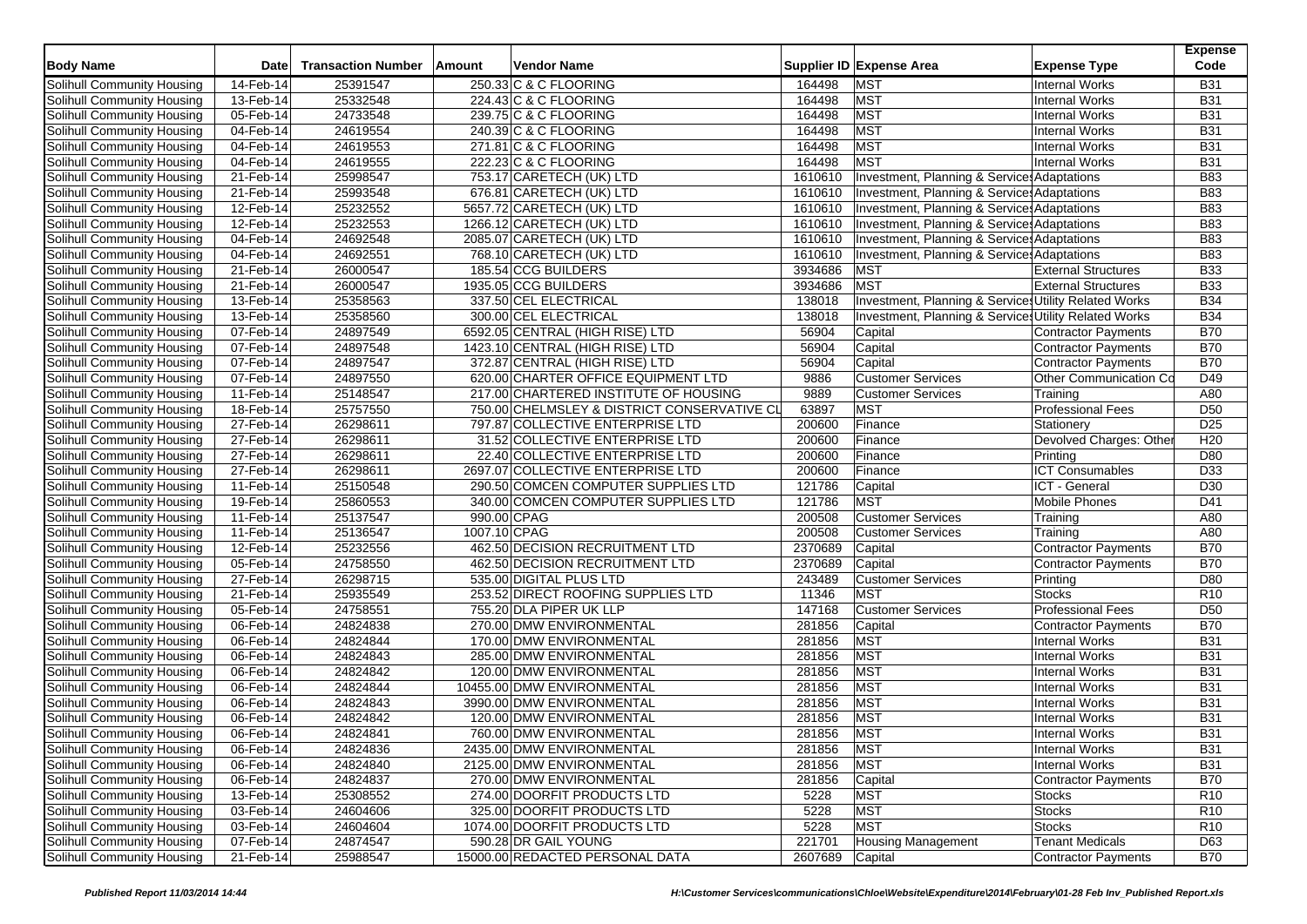| <b>Body Name</b>                                         | <b>Date</b>               | <b>Transaction Number</b> | Amount | <b>Vendor Name</b>                                                          |                  | Supplier ID Expense Area                                                                                       | <b>Expense Type</b>                 | <b>Expense</b><br>Code        |
|----------------------------------------------------------|---------------------------|---------------------------|--------|-----------------------------------------------------------------------------|------------------|----------------------------------------------------------------------------------------------------------------|-------------------------------------|-------------------------------|
| Solihull Community Housing                               | 13-Feb-14                 | 25332592                  |        | 303.88 DRAINTECH SERVICES (MIDLANDS) LTD                                    | 338596           | <b>MST</b>                                                                                                     | <b>Other Works</b>                  | <b>B32</b>                    |
| Solihull Community Housing                               | 13-Feb-14                 | 25332591                  |        | 209.48 DRAINTECH SERVICES (MIDLANDS) LTD                                    | 338596           | <b>MST</b>                                                                                                     | <b>Other Works</b>                  | <b>B32</b>                    |
| Solihull Community Housing                               | 13-Feb-14                 | 25332590                  |        | 707.38 DRAINTECH SERVICES (MIDLANDS) LTD                                    | 338596           | <b>MST</b>                                                                                                     | <b>Other Works</b>                  | <b>B32</b>                    |
| Solihull Community Housing                               | 05-Feb-14                 | 24733636                  |        | 242.40 DRAINTECH SERVICES (MIDLANDS) LTD                                    | 338596           | <b>MST</b>                                                                                                     | <b>Other Works</b>                  | <b>B32</b>                    |
| Solihull Community Housing                               | 13-Feb-14                 | 25332595                  |        | 230.00 DRAINTECH SERVICES (MIDLANDS) LTD                                    | 338596           | <b>MST</b>                                                                                                     | <b>External Structures</b>          | <b>B33</b>                    |
| Solihull Community Housing                               | 13-Feb-14                 | 25332594                  |        | 290.40 DRAINTECH SERVICES (MIDLANDS) LTD                                    | 338596           | <b>MST</b>                                                                                                     | Voids                               | <b>B38</b>                    |
| Solihull Community Housing                               | 05-Feb-14                 | 24733639                  |        | 264.48 DRAINTECH SERVICES (MIDLANDS) LTD                                    | 338596           | <b>MST</b>                                                                                                     | Other Works                         | <b>B32</b>                    |
| <b>Solihull Community Housing</b>                        | 05-Feb-14                 | 24733635                  |        | 225.50 DRAINTECH SERVICES (MIDLANDS) LTD                                    | 338596           | <b>MST</b>                                                                                                     | <b>External Structures</b>          | <b>B33</b>                    |
| Solihull Community Housing                               | 13-Feb-14                 | 25332593                  |        | 470.00 DRAINTECH SERVICES (MIDLANDS) LTD                                    | 338596           | <b>MST</b>                                                                                                     | <b>Other Works</b>                  | <b>B32</b>                    |
| Solihull Community Housing                               | 05-Feb-14                 | 24733633                  |        | 235.00 DRAINTECH SERVICES (MIDLANDS) LTD                                    | 338596           | <b>MST</b>                                                                                                     | Other Works                         | <b>B32</b>                    |
| Solihull Community Housing                               | 05-Feb-14                 | 24733625                  |        | 235.00 DRAINTECH SERVICES (MIDLANDS) LTD                                    | 338596           | <b>MST</b>                                                                                                     | Other Works                         | <b>B32</b>                    |
| Solihull Community Housing                               | 05-Feb-14                 | 24733624                  |        | 350.00 DRAINTECH SERVICES (MIDLANDS) LTD                                    | 338596           | <b>MST</b>                                                                                                     | <b>Other Works</b>                  | <b>B32</b>                    |
| Solihull Community Housing                               | 05-Feb-14                 | 24733622                  |        | 375.00 DRAINTECH SERVICES (MIDLANDS) LTD                                    | 338596           | <b>MST</b>                                                                                                     | Other Works                         | <b>B32</b>                    |
| Solihull Community Housing                               | 18-Feb-14                 | 25755549                  |        | 783.00 DRAINTECH SERVICES (MIDLANDS) LTD                                    | 338596           | <b>MST</b>                                                                                                     | <b>Internal Works</b>               | <b>B31</b>                    |
| Solihull Community Housing                               | 06-Feb-14                 | 24824547                  |        | 260.00 DRS LTD                                                              | 272292           | <b>MST</b>                                                                                                     | <b>Stocks</b>                       | R <sub>10</sub>               |
| Solihull Community Housing                               | 06-Feb-14                 | 24847563                  |        | 207.59 DULUX DECORATOR CENTRES                                              | 69460            | <b>MST</b>                                                                                                     | Internal Works                      | <b>B31</b>                    |
| Solihull Community Housing                               | 06-Feb-14                 | 24847561                  |        | 566.91 DULUX DECORATOR CENTRES                                              | 69460            | <b>MST</b>                                                                                                     | <b>Internal Works</b>               | <b>B31</b>                    |
| Solihull Community Housing                               | 06-Feb-14                 | 24847563                  |        | 30.25 DULUX DECORATOR CENTRES                                               | 69460            | <b>MST</b>                                                                                                     | <b>Internal Works</b>               | <b>B31</b>                    |
| Solihull Community Housing                               | 06-Feb-14                 | 24847561                  |        | 82.70 DULUX DECORATOR CENTRES                                               | 69460            | <b>MST</b>                                                                                                     | <b>Internal Works</b>               | <b>B31</b>                    |
| Solihull Community Housing                               | 06-Feb-14                 | 24847559                  |        | 1007.99 DULUX DECORATOR CENTRES                                             | 69460            | Capital                                                                                                        | <b>Contractor Payments</b>          | <b>B70</b>                    |
| Solihull Community Housing                               | 19-Feb-14                 | 25860547                  |        | 492.27 E.ON ENERGY                                                          | 108799           | <b>Housing Management</b>                                                                                      | Electricity                         | <b>B11</b>                    |
| <b>Solihull Community Housing</b>                        | 14-Feb-14                 | 25402547                  |        | $-52.00$ E.ON ENERGY                                                        | 108799           | <b>Housing Management</b>                                                                                      | Electricity                         | <b>B11</b>                    |
| Solihull Community Housing                               | 14-Feb-14                 | 25402547                  |        | 1704.14 E.ON ENERGY                                                         | 108799           | <b>Housing Management</b>                                                                                      | Electricity                         | <b>B11</b>                    |
| Solihull Community Housing                               | 07-Feb-14                 | 24881547                  |        | 10.00 E.ON ENERGY                                                           | 108799           | <b>Housing Management</b>                                                                                      | Electricity                         | <b>B11</b>                    |
| Solihull Community Housing                               | 07-Feb-14                 | 24881547                  |        | 965.83 E.ON ENERGY                                                          | 108799           | <b>Housing Management</b>                                                                                      | Electricity                         | <b>B11</b>                    |
| Solihull Community Housing                               | 26-Feb-14                 | 26233563                  |        | 3305.79 ECLIPSE ACCESS SOLUTIONS LTD                                        | 141696           | Capital                                                                                                        | Contractor Payments                 | <b>B70</b>                    |
| Solihull Community Housing                               | 26-Feb-14                 | 26233562                  |        | 1891.52 ECLIPSE ACCESS SOLUTIONS LTD                                        | 141696           | Capital                                                                                                        | <b>Contractor Payments</b>          | <b>B70</b>                    |
| Solihull Community Housing                               | 10-Feb-14                 | 24966593                  |        | 1404.52 ECLIPSE ACCESS SOLUTIONS LTD                                        | 141696           | Capital                                                                                                        | <b>Contractor Payments</b>          | <b>B70</b>                    |
| Solihull Community Housing                               | 05-Feb-14                 | 24733645                  |        | 406.09 ECLIPSE ACCESS SOLUTIONS LTD                                         | 141696           | Capital                                                                                                        | Contractor Payments                 | <b>B70</b>                    |
| Solihull Community Housing                               | 19-Feb-14                 | 25836550                  |        | 3118.45 ECLIPSE ACCESS SOLUTIONS LTD                                        | 141696           | Capital                                                                                                        | Contractor Payments                 | <b>B70</b>                    |
| Solihull Community Housing                               | 12-Feb-14                 | 25250547                  |        | 1435.00 ECONERGY                                                            | 3403689          | <b>Housing Management</b>                                                                                      | Equipment Maintenance               | D17                           |
| Solihull Community Housing                               | 12-Feb-14                 | 25250547                  |        | 572.00 ECONERGY                                                             | 3403689          | <b>Housing Management</b>                                                                                      | <b>Professional Fees</b>            | D <sub>50</sub>               |
| Solihull Community Housing                               | $27$ -Feb-14              | 26298622                  |        | 2.47 EDENRED                                                                | 276843           | <b>Customer Services</b>                                                                                       | Other Communication Co              | D49                           |
| Solihull Community Housing                               | 03-Feb-14                 | 24532548                  |        | 2.47 EDENRED                                                                | 276843           | <b>Customer Services</b>                                                                                       | Other Communication Co              | D49                           |
| Solihull Community Housing                               | 27-Feb-14                 | 26298622                  |        | 618.00 EDENRED                                                              | 276843           | <b>Balance Sheet</b>                                                                                           | <b>General Creditors</b>            | S01                           |
| <b>Solihull Community Housing</b>                        | 03-Feb-14                 | 24532548                  |        | 618.00 EDENRED                                                              | 276843           | <b>Balance Sheet</b>                                                                                           | <b>General Creditors</b>            | S <sub>01</sub>               |
| Solihull Community Housing                               | 07-Feb-14                 | 24898547                  |        | 2051.14 EDF ENERGY 1 LTD                                                    | 135472           | Housing Management                                                                                             | Electricity                         | <b>B11</b>                    |
| Solihull Community Housing                               |                           |                           |        | 4134.99 ELDERCARE                                                           | 78964            | <b>Housing Management</b>                                                                                      |                                     | D90                           |
| Solihull Community Housing                               | 18-Feb-14<br>19-Feb-14    | 25757551<br>25860555      |        | 474.60 ELECTROTEST SERVICES LTD                                             | 31719            | Investment, Planning & Service: Other Building costs                                                           | Other Supplies And Serv             | <b>B39</b>                    |
| Solihull Community Housing                               |                           |                           |        |                                                                             | 31719            |                                                                                                                |                                     | <b>B34</b>                    |
|                                                          | 19-Feb-14<br>07-Feb-14    | 25860554<br>24898548      |        | 348.64 ELECTROTEST SERVICES LTD<br>520.00 ELECTROTEST SERVICES LTD          | 31719            | Investment, Planning & Services Utility Related Works<br>Investment, Planning & Services Utility Related Works |                                     | <b>B34</b>                    |
| Solihull Community Housing<br>Solihull Community Housing | 21-Feb-14                 | 26002547                  |        | 9129.98 ENTERPRISE MANAGED SERVICES LTD                                     | 206418           | <b>MST</b>                                                                                                     | <b>Waste Disposal</b>               | E20                           |
| Solihull Community Housing                               |                           | 24824848                  |        |                                                                             | 105902           | Capital                                                                                                        |                                     | <b>B70</b>                    |
| Solihull Community Housing                               | 06-Feb-14                 |                           |        | 264.80 ENVIROCALL LTD                                                       |                  |                                                                                                                | Contractor Payments                 |                               |
|                                                          | 06-Feb-14                 | 24824846                  |        | 900.80 ENVIROCALL LTD<br>3256.90 ENVIROCALL LTD                             | 105902           | MST                                                                                                            | Internal Works                      | <b>B31</b>                    |
| Solihull Community Housing<br>Solihull Community Housing | $06$ -Feb-14<br>19-Feb-14 | 24824845<br>25860556      |        | 546.30 ENVIRONVENT LTD                                                      | 105902<br>209398 | <b>MST</b><br><b>MST</b>                                                                                       | Internal Works<br>Materials         | <b>B31</b><br>D <sub>13</sub> |
|                                                          |                           | 24875547                  |        |                                                                             |                  | <b>MST</b>                                                                                                     |                                     | <b>B</b> 38                   |
| Solihull Community Housing<br>Solihull Community Housing | 07-Feb-14<br>13-Feb-14    | 25312548                  |        | 655.00 FAMILY CARE TRUST (SOLIHULL)<br>1515.00 FAMILY CARE TRUST (SOLIHULL) | 5472<br>5472     | <b>Housing Management</b>                                                                                      | Voids<br><b>Grounds Maintenance</b> | <b>B40</b>                    |
| Solihull Community Housing                               | 07-Feb-14                 | 24876548                  |        | 625.00 FAMILY CARE TRUST (SOLIHULL)                                         | 5472             | <b>Housing Management</b>                                                                                      | Grounds Maintenance                 | <b>B40</b>                    |
| <b>Solihull Community Housing</b>                        | 07-Feb-14                 | 24876547                  |        | 450.00 FAMILY CARE TRUST (SOLIHULL)                                         | 5472             | <b>Housing Management</b>                                                                                      | <b>Grounds Maintenance</b>          | <b>B40</b>                    |
| Solihull Community Housing                               | 21-Feb-14                 | 25999547                  |        | 625.00 FAMILY CARE TRUST (SOLIHULL)                                         | 5472             | <b>MST</b>                                                                                                     | Internal Works                      | <b>B31</b>                    |
|                                                          |                           |                           |        |                                                                             |                  |                                                                                                                |                                     |                               |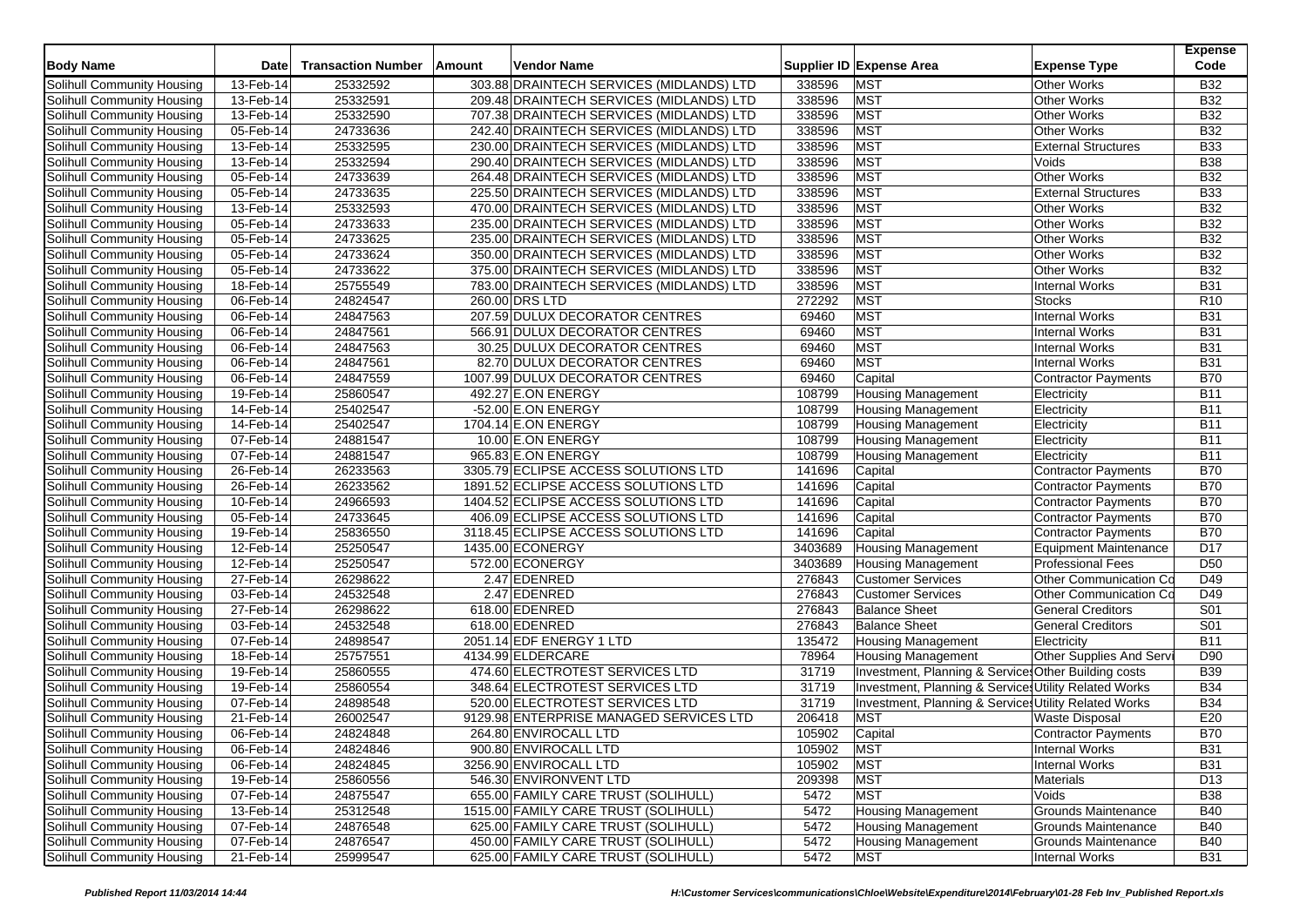| <b>Body Name</b>                                         | <b>Date</b>  | <b>Transaction Number</b> | Amount | <b>Vendor Name</b>                         |         | Supplier ID Expense Area                              | <b>Expense Type</b>             | <b>Expense</b><br>Code |
|----------------------------------------------------------|--------------|---------------------------|--------|--------------------------------------------|---------|-------------------------------------------------------|---------------------------------|------------------------|
| Solihull Community Housing                               | 27-Feb-14    | 26298720                  |        | 1465.30 FLOOR RESTORATIONS LTD             | 5521    | <b>MST</b>                                            | <b>External Structures</b>      | <b>B33</b>             |
| Solihull Community Housing                               | 18-Feb-14    | 25757552                  |        | 696.37 FOUNDATION PILING LTD               | 5553    | Capital                                               | Contractor Payments             | <b>B70</b>             |
| Solihull Community Housing                               | 07-Feb-14    | 24912548                  |        | 290.00 GRANGE REMOVAL CO LTD               | 5676    | <b>Housing Management</b>                             | Other Supplies And Serv         | D90                    |
| Solihull Community Housing                               | 20-Feb-14    | 25865547                  |        | 230.00 GRANGE REMOVAL CO LTD               | 5676    | <b>Housing Management</b>                             | <b>Professional Fees</b>        | D <sub>50</sub>        |
| Solihull Community Housing                               | 07-Feb-14    | 24912547                  |        | 230.00 GRANGE REMOVAL CO LTD               | 5676    | <b>Balance Sheet</b>                                  | Movement Incentive Sche         | U32                    |
| Solihull Community Housing                               | 20-Feb-14    | 25897547                  |        | 580.00 GRO ORGANIC                         | 2308695 | <b>Housing Management</b>                             | Materials                       | D <sub>13</sub>        |
|                                                          |              | 24824610                  |        | 1935.00 HANDICARE ACCESSIBILITY LTD        | 277953  |                                                       |                                 | <b>B70</b>             |
| Solihull Community Housing<br>Solihull Community Housing | 06-Feb-14    | 25299547                  |        |                                            | 277953  | Capital                                               | Contractor Payments             | <b>B70</b>             |
|                                                          | 12-Feb-14    | 24824609                  |        | 2757.57 HANDICARE ACCESSIBILITY LTD        |         | Capital                                               | <b>Contractor Payments</b>      |                        |
| Solihull Community Housing                               | 06-Feb-14    |                           |        | 9858.00 HANDICARE ACCESSIBILITY LTD        | 277953  | Capital                                               | <b>Contractor Payments</b>      | <b>B70</b>             |
| Solihull Community Housing                               | 18-Feb-14    | 25755562                  |        | 21442.72 HARDYMAN GROUP LTD                | 274382  | Capital                                               | Contractor Payments             | <b>B70</b>             |
| Solihull Community Housing                               | 18-Feb-14    | 25755561                  |        | 11402.28 HARDYMAN GROUP LTD                | 274382  | Capital                                               | <b>Contractor Payments</b>      | <b>B70</b>             |
| Solihull Community Housing                               | 27-Feb-14    | 26293549                  |        | 319.20 HARROLD-JONES SERVICES              | 5768    | Investment, Planning & Service: Utility Related Works |                                 | <b>B34</b>             |
| Solihull Community Housing                               | 06-Feb-14    | 24824604                  |        | 319.20 HARROLD-JONES SERVICES              | 5768    | Investment, Planning & Services Utility Related Works |                                 | <b>B34</b>             |
| Solihull Community Housing                               | 06-Feb-14    | 24824603                  |        | 319.20 HARROLD-JONES SERVICES              | 5768    | Investment, Planning & Services Utility Related Works |                                 | <b>B34</b>             |
| Solihull Community Housing                               | 06-Feb-14    | 24824602                  |        | 319.20 HARROLD-JONES SERVICES              | 5768    | Investment, Planning & Services Utility Related Works |                                 | <b>B34</b>             |
| Solihull Community Housing                               | 06-Feb-14    | 24824601                  |        | 319.20 HARROLD-JONES SERVICES              | 5768    | Investment, Planning & Services Utility Related Works |                                 | <b>B34</b>             |
| Solihull Community Housing                               | 06-Feb-14    | 24824600                  |        | 319.20 HARROLD-JONES SERVICES              | 5768    | Investment, Planning & Services Utility Related Works |                                 | <b>B34</b>             |
| Solihull Community Housing                               | 06-Feb-14    | 24824599                  |        | 319.20 HARROLD-JONES SERVICES              | 5768    | Investment, Planning & Services Utility Related Works |                                 | <b>B34</b>             |
| Solihull Community Housing                               | 06-Feb-14    | 24824598                  |        | 319.20 HARROLD-JONES SERVICES              | 5768    | Investment, Planning & Services Utility Related Works |                                 | <b>B34</b>             |
| Solihull Community Housing                               | 19-Feb-14    | 25860559                  |        | 14074.76 HARROLD-JONES SERVICES            | 5768    | Capital                                               | Contractor Payments             | <b>B70</b>             |
| Solihull Community Housing                               | 19-Feb-14    | 25860558                  |        | 14074.76 HARROLD-JONES SERVICES            | 5768    | Capital                                               | <b>Contractor Payments</b>      | <b>B70</b>             |
| Solihull Community Housing                               | 04-Feb-14    | 24619636                  |        | 1313.91 HARROLD-JONES SERVICES             | 5768    | Capital                                               | <b>Contractor Payments</b>      | <b>B70</b>             |
| Solihull Community Housing                               | 21-Feb-14    | 26003547                  |        | 2250.00 HAYS ACCOUNTANCY PERSONNEL         | 5787    | Finance                                               | <b>Agency Staff</b>             | A60                    |
| Solihull Community Housing                               | 19-Feb-14    | 25860557                  |        | 2250.00 HAYS ACCOUNTANCY PERSONNEL         | 5787    | Finance                                               | <b>Agency Staff</b>             | A60                    |
| Solihull Community Housing                               | $03$ -Feb-14 | 24528547                  |        | 2250.00 HAYS ACCOUNTANCY PERSONNEL         | 5787    | Finance                                               | <b>Agency Staff</b>             | A60                    |
| Solihull Community Housing                               | 21-Feb-14    | 26004547                  |        | 429.00 HAYS ACCOUNTANCY PERSONNEL          | 5787    | <b>Customer Services</b>                              | <b>Agency Staff</b>             | A60                    |
| Solihull Community Housing                               | 18-Feb-14    | 25758547                  |        | 429.00 HAYS ACCOUNTANCY PERSONNEL          | 5787    | <b>Customer Services</b>                              | <b>Agency Staff</b>             | A60                    |
| Solihull Community Housing                               | 12-Feb-14    | 25238547                  |        | 429.00 HAYS ACCOUNTANCY PERSONNEL          | 5787    | <b>Customer Services</b>                              | <b>Agency Staff</b>             | A60                    |
| Solihull Community Housing                               | 12-Feb-14    | 25236547                  |        | 429.00 HAYS ACCOUNTANCY PERSONNEL          | 5787    | <b>Customer Services</b>                              | <b>Agency Staff</b>             | A60                    |
| Solihull Community Housing                               | 13-Feb-14    | 25327547                  |        | 575.00 HERON PRESS                         | 42709   | Finance                                               | Printing                        | D80                    |
| Solihull Community Housing                               | 04-Feb-14    | 24619639                  |        | 675.00 HERON PRESS                         | 42709   | Finance                                               | Printing                        | D80                    |
| Solihull Community Housing                               | 24-Feb-14    | 26057547                  |        | 1169.00 HQN LTD                            | 120599  | <b>Customer Services</b>                              | Training                        | A80                    |
| Solihull Community Housing                               | 11-Feb-14    | 25152548                  |        | 720.00 HQN LTD                             | 120599  | <b>Customer Services</b>                              | <b>Grants and Subscriptions</b> | D92                    |
| Solihull Community Housing                               | 13-Feb-14    | 25330547                  |        | 1011.21 JAMES ANDREWS RECRUITMENT SOLUTION | 673596  | <b>Housing Management</b>                             | <b>Agency Staff</b>             | A60                    |
| Solihull Community Housing                               | 07-Feb-14    | 24898549                  |        | 1011.21 JAMES ANDREWS RECRUITMENT SOLUTION | 673596  | <b>Housing Management</b>                             | <b>Agency Staff</b>             | A60                    |
| Solihull Community Housing                               | 17-Feb-14    | 25715547                  |        | 1724.00 REDACTED PERSONAL DATA             | 4949686 | <b>Balance Sheet</b>                                  | Movement Incentive Sche         | U <sub>32</sub>        |
| Solihull Community Housing                               | 19-Feb-14    | 25856548                  |        | 8854.00 JESSUP BROTHERS LTD                | 3190686 | Capital                                               | <b>Contractor Payments</b>      | <b>B70</b>             |
| Solihull Community Housing                               | 27-Feb-14    | 26308585                  |        | 413.10 JEWSON LTD                          | 6111    | <b>MST</b>                                            | Stocks                          | R <sub>10</sub>        |
| Solihull Community Housing                               | 27-Feb-14    | 26308584                  |        | 1701.43 JEWSON LTD                         | 6111    | <b>MST</b>                                            | <b>Stocks</b>                   | R <sub>10</sub>        |
| Solihull Community Housing                               | 27-Feb-14    | 26308578                  |        | 1841.90 JEWSON LTD                         | 6111    | <b>MST</b>                                            | <b>Stocks</b>                   | R <sub>10</sub>        |
| Solihull Community Housing                               | 27-Feb-14    | 26308573                  |        | 1844.88 JEWSON LTD                         | 6111    | <b>MST</b>                                            | <b>Stocks</b>                   | R <sub>10</sub>        |
| Solihull Community Housing                               | 27-Feb-14    | 26308571                  |        | 316.85 JEWSON LTD                          | 6111    | <b>MST</b>                                            | <b>Stocks</b>                   | R <sub>10</sub>        |
| Solihull Community Housing                               | 27-Feb-14    | 26308567                  |        | 573.20 JEWSON LTD                          | 6111    | <b>MST</b>                                            | <b>Stocks</b>                   | R <sub>10</sub>        |
| Solihull Community Housing                               | 27-Feb-14    | 26308565                  |        | 483.12 JEWSON LTD                          | 6111    | <b>MST</b>                                            | <b>Stocks</b>                   | R <sub>10</sub>        |
| Solihull Community Housing                               | $21$ -Feb-14 | 25950547                  |        | 983.20 JEWSON LTD                          | 6111    | <b>MST</b>                                            | <b>Stocks</b>                   | R <sub>10</sub>        |
| Solihull Community Housing                               | 21-Feb-14    | 25937547                  |        | 2238.51 JEWSON LTD                         | 6111    | <b>MST</b>                                            | <b>Stocks</b>                   | R <sub>10</sub>        |
| Solihull Community Housing                               | 21-Feb-14    | 25937551                  |        | 1576.48 JEWSON LTD                         | 6111    | <b>MST</b>                                            | <b>Stocks</b>                   | R <sub>10</sub>        |
| Solihull Community Housing                               | 21-Feb-14    | 25935555                  |        | 1911.50 JEWSON LTD                         | 6111    | <b>MST</b>                                            | <b>Stocks</b>                   | R <sub>10</sub>        |
| Solihull Community Housing                               | 13-Feb-14    | 25311548                  |        | 246.23 JEWSON LTD                          | 6111    | <b>MST</b>                                            | <b>Stocks</b>                   | R <sub>10</sub>        |
| <b>Solihull Community Housing</b>                        | 13-Feb-14    | 25309552                  |        | 724.30 JEWSON LTD                          | 6111    | <b>MST</b>                                            | <b>Stocks</b>                   | R <sub>10</sub>        |
| Solihull Community Housing                               | 13-Feb-14    | 25309547                  |        | 213.42 JEWSON LTD                          | 6111    | <b>MST</b>                                            | <b>Stocks</b>                   | R <sub>10</sub>        |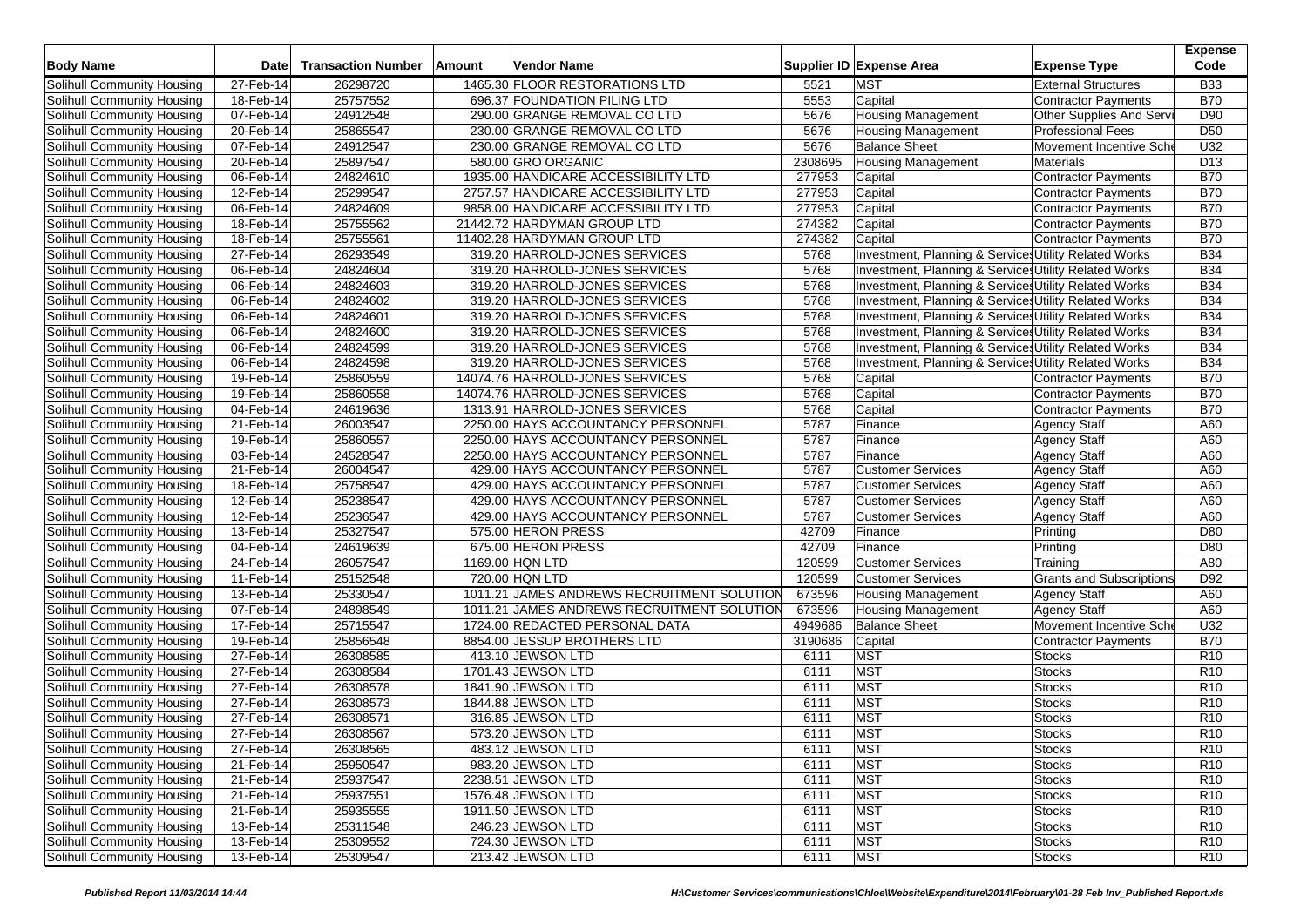|                                   |             |                           |        |                                         |         |                                                       |                               | <b>Expense</b>   |
|-----------------------------------|-------------|---------------------------|--------|-----------------------------------------|---------|-------------------------------------------------------|-------------------------------|------------------|
| <b>Body Name</b>                  | <b>Date</b> | <b>Transaction Number</b> | Amount | <b>Vendor Name</b>                      |         | Supplier ID Expense Area                              | <b>Expense Type</b>           | Code             |
| Solihull Community Housing        | 13-Feb-14   | 25308575                  |        | 350.00 JEWSON LTD                       | 6111    | <b>MST</b>                                            | <b>Stocks</b>                 | R <sub>10</sub>  |
| Solihull Community Housing        | 13-Feb-14   | 25308570                  |        | 766.94 JEWSON LTD                       | 6111    | <b>MST</b>                                            | <b>Stocks</b>                 | R <sub>10</sub>  |
| Solihull Community Housing        | 13-Feb-14   | 25308569                  |        | 3527.10 JEWSON LTD                      | 6111    | <b>MST</b>                                            | <b>Stocks</b>                 | R <sub>10</sub>  |
| Solihull Community Housing        | 13-Feb-14   | 25308560                  |        | 417.55 JEWSON LTD                       | 6111    | <b>MST</b>                                            | <b>Stocks</b>                 | R <sub>10</sub>  |
| Solihull Community Housing        | 13-Feb-14   | 25308559                  |        | 304.00 JEWSON LTD                       | 6111    | <b>MST</b>                                            | <b>Stocks</b>                 | R <sub>10</sub>  |
| Solihull Community Housing        | 13-Feb-14   | 25308556                  |        | 2087.15 JEWSON LTD                      | 6111    | <b>MST</b>                                            | <b>Stocks</b>                 | R <sub>10</sub>  |
| Solihull Community Housing        | 13-Feb-14   | 25308561                  |        | 478.38 JEWSON LTD                       | 6111    | <b>MST</b>                                            | <b>Stocks</b>                 | R <sub>10</sub>  |
| <b>Solihull Community Housing</b> | 07-Feb-14   | 24957572                  |        | 283.08 JEWSON LTD                       | 6111    | <b>MST</b>                                            | <b>Stocks</b>                 | R <sub>10</sub>  |
| <b>Solihull Community Housing</b> | 07-Feb-14   | 24957565                  |        | 421.75 JEWSON LTD                       | 6111    | <b>MST</b>                                            | <b>Stocks</b>                 | R <sub>10</sub>  |
| Solihull Community Housing        | 07-Feb-14   | 24957564                  |        | 229.11 JEWSON LTD                       | 6111    | <b>MST</b>                                            | <b>Stocks</b>                 | R <sub>10</sub>  |
| Solihull Community Housing        | 07-Feb-14   | 24957576                  |        | 4994.86 JEWSON LTD                      | 6111    | <b>MST</b>                                            | <b>Stocks</b>                 | R <sub>10</sub>  |
| Solihull Community Housing        | 07-Feb-14   | 24955570                  |        | 1043.26 JEWSON LTD                      | 6111    | <b>MST</b>                                            | <b>Stocks</b>                 | R <sub>10</sub>  |
| Solihull Community Housing        | 07-Feb-14   | 24955565                  |        | 1688.38 JEWSON LTD                      | 6111    | <b>MST</b>                                            | <b>Stocks</b>                 | R <sub>10</sub>  |
| Solihull Community Housing        | 07-Feb-14   | 24955564                  |        | 505.66 JEWSON LTD                       | 6111    | <b>MST</b>                                            | <b>Stocks</b>                 | R <sub>10</sub>  |
| Solihull Community Housing        | 07-Feb-14   | 24955563                  |        | 1260.33 JEWSON LTD                      | 6111    | <b>MST</b>                                            | <b>Stocks</b>                 | R10              |
| Solihull Community Housing        | 07-Feb-14   | 24955562                  |        | 593.56 JEWSON LTD                       | 6111    | <b>MST</b>                                            | <b>Stocks</b>                 | R <sub>10</sub>  |
| <b>Solihull Community Housing</b> | 07-Feb-14   | 24955560                  |        | 513.03 JEWSON LTD                       | 6111    | <b>MST</b>                                            | <b>Stocks</b>                 | R <sub>10</sub>  |
| Solihull Community Housing        | 07-Feb-14   | 24955561                  |        | 235.00 JEWSON LTD                       | 6111    | <b>MST</b>                                            | <b>Stocks</b>                 | R <sub>10</sub>  |
| Solihull Community Housing        | 06-Feb-14   | 24824590                  |        | 1199.82 JEWSON LTD                      | 6111    | <b>MST</b>                                            | <b>Stocks</b>                 | R <sub>10</sub>  |
| Solihull Community Housing        | 06-Feb-14   | 24824585                  |        | 884.00 JEWSON LTD                       | 6111    | <b>MST</b>                                            | <b>Stocks</b>                 | R <sub>10</sub>  |
| Solihull Community Housing        | 06-Feb-14   | 24824581                  |        | 799.62 JEWSON LTD                       | 6111    | <b>MST</b>                                            | <b>Stocks</b>                 | R <sub>10</sub>  |
| <b>Solihull Community Housing</b> | 06-Feb-14   | 24824580                  |        | 547.63 JEWSON LTD                       | 6111    | <b>MST</b>                                            | <b>Stocks</b>                 | R <sub>10</sub>  |
| Solihull Community Housing        | 06-Feb-14   | 24824579                  |        | 409.58 JEWSON LTD                       | 6111    | <b>MST</b>                                            | <b>Stocks</b>                 | R <sub>10</sub>  |
| <b>Solihull Community Housing</b> | 06-Feb-14   | 24824572                  |        | 294.88 JEWSON LTD                       | 6111    | <b>MST</b>                                            | <b>Stocks</b>                 | R <sub>10</sub>  |
| Solihull Community Housing        | 06-Feb-14   | 24824570                  |        | 900.18 JEWSON LTD                       | 6111    | <b>MST</b>                                            | <b>Stocks</b>                 | R <sub>10</sub>  |
| Solihull Community Housing        | 06-Feb-14   | 24824568                  |        | 1023.80 JEWSON LTD                      | 6111    | <b>MST</b>                                            | <b>Stocks</b>                 | R <sub>10</sub>  |
| Solihull Community Housing        | 06-Feb-14   | 24824567                  |        | 394.12 JEWSON LTD                       | 6111    | <b>MST</b>                                            | <b>Stocks</b>                 | R <sub>10</sub>  |
| Solihull Community Housing        | 06-Feb-14   | 24824563                  |        | 831.28 JEWSON LTD                       | 6111    | <b>MST</b>                                            | Stocks                        | R <sub>10</sub>  |
| Solihull Community Housing        | 06-Feb-14   | 24824561                  |        | 3055.80 JEWSON LTD                      | 6111    | <b>MST</b>                                            | <b>Stocks</b>                 | R <sub>10</sub>  |
| Solihull Community Housing        | 06-Feb-14   | 24824565                  |        | 208.80 JEWSON LTD                       | 6111    | <b>MST</b>                                            | <b>Stocks</b>                 | R <sub>10</sub>  |
| Solihull Community Housing        | 03-Feb-14   | 24604614                  |        | 795.30 JEWSON LTD                       | 6111    | <b>MST</b>                                            | <b>Stocks</b>                 | R10              |
| Solihull Community Housing        | 11-Feb-14   | 25155547                  |        | 29525.05 JMG ROOFING LTD                | 2076651 | Capital                                               | <b>Contractor Payments</b>    | <b>B70</b>       |
| Solihull Community Housing        | 04-Feb-14   | 24619644                  |        | 69038.40 JMG ROOFING LTD                | 2076651 | Capital                                               | <b>Contractor Payments</b>    | <b>B70</b>       |
| Solihull Community Housing        | 05-Feb-14   | 24758548                  |        | 1000.00 KENTON MANOR LTD                | 6216    | Capital                                               | Contractor Payments           | <b>B70</b>       |
| Solihull Community Housing        | 19-Feb-14   | 25856551                  |        | 252418.00 KIER PARTNERSHIP HOMES LTD    | 4046686 | Capital                                               | <b>Contractor Payments</b>    | <b>B70</b>       |
| Solihull Community Housing        | 13-Feb-14   | 25338547                  |        | 46026.64 KINGFISHER COMMERCIAL          | 4385687 | Capital                                               | Contractor Payments           | <b>B70</b>       |
| <b>Solihull Community Housing</b> | 13-Feb-14   | 25338548                  |        | 22293.60 LAKER BMS                      | 4921686 | Capital                                               | <b>Contractor Payments</b>    | <b>B70</b>       |
| Solihull Community Housing        | 12-Feb-14   | 25240547                  |        | 299.00 LANDLORD INFORMATION NETWORK LTD | 3287686 | <b>Housing Management</b>                             | <b>Professional Fees</b>      | D <sub>50</sub>  |
| Solihull Community Housing        | 07-Feb-14   | 24909549                  |        | 656.04 LAUNDRY SERV                     | 131986  | <b>Housing Management</b>                             | <b>Equipment Rental/Lease</b> | D <sub>18</sub>  |
| Solihull Community Housing        | 26-Feb-14   | 26288561                  |        | 4700.00 LIBERATA UK LIMITED             | 260485  | <b>Housing Management</b>                             | Court Fees                    | $\overline{D54}$ |
| Solihull Community Housing        | 11-Feb-14   | 25158547                  |        | 279.91 LIFT & ENGINEERING SERVICES      | 1656614 | Capital                                               | <b>Contractor Payments</b>    | <b>B70</b>       |
| Solihull Community Housing        | 11-Feb-14   | 25156547                  |        | 11667.25 LIFT & ENGINEERING SERVICES    | 1656614 | Capital                                               | Contractor Payments           | <b>B70</b>       |
| <b>Solihull Community Housing</b> | 04-Feb-14   | 24619645                  |        | 42897.00 LIFT & ENGINEERING SERVICES    | 1656614 | Capital                                               | <b>Contractor Payments</b>    | <b>B70</b>       |
| Solihull Community Housing        | 27-Feb-14   | 26293558                  |        | 1299.42 LIFT & ENGINEERING SERVICES     | 1656614 | Investment, Planning & Services Utility Related Works |                               | <b>B34</b>       |
| Solihull Community Housing        | 27-Feb-14   | 26293555                  |        | 351.03 LIFT & ENGINEERING SERVICES      | 1656614 | Investment, Planning & Services Utility Related Works |                               | <b>B34</b>       |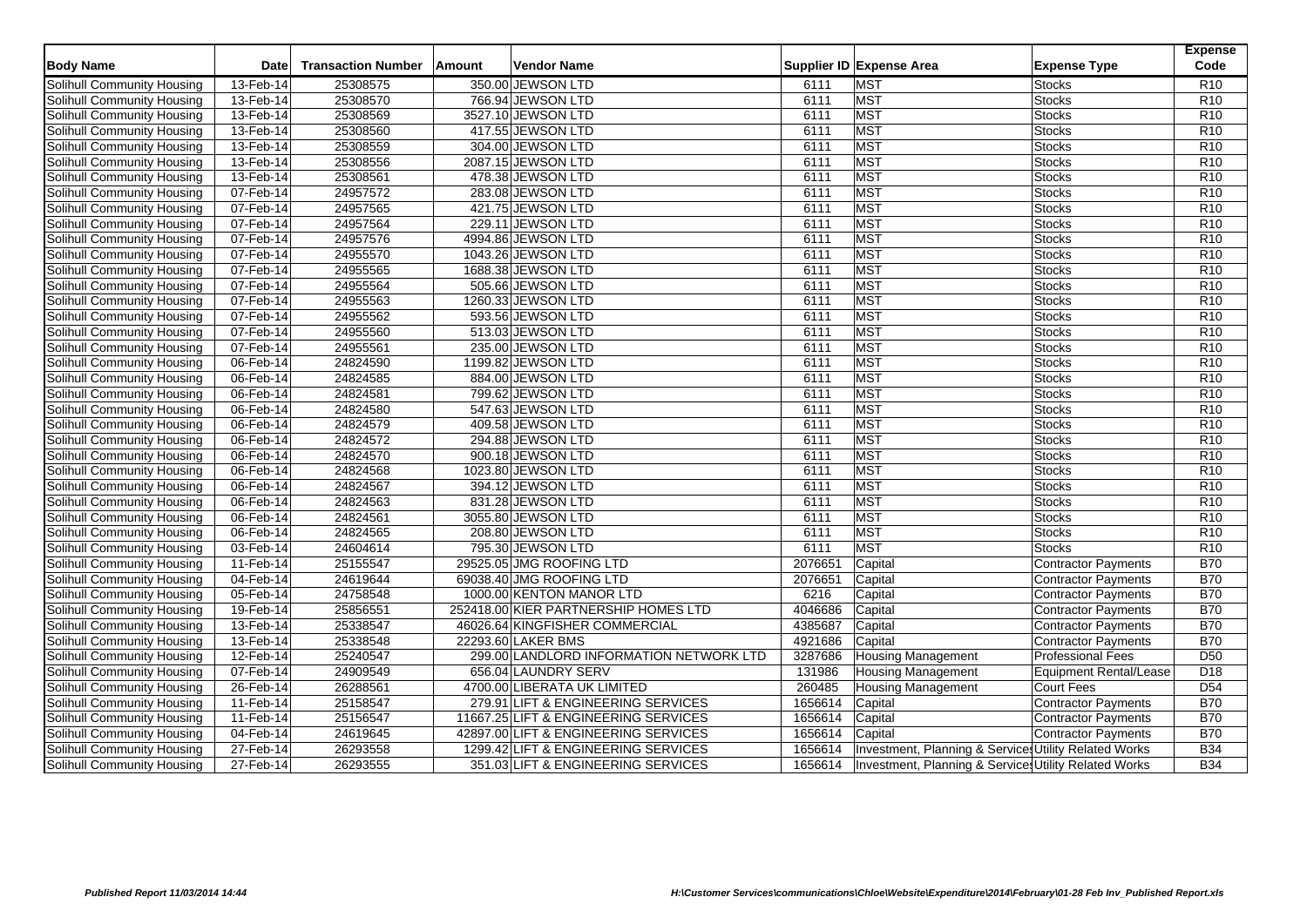| <b>Body Name</b>           | <b>Date</b>  | <b>Transaction Number</b> | Amount | <b>Vendor Name</b>                     |                                              |         | Supplier ID Expense Area                              | <b>Expense Type</b>          | <b>Expense</b><br>Code |
|----------------------------|--------------|---------------------------|--------|----------------------------------------|----------------------------------------------|---------|-------------------------------------------------------|------------------------------|------------------------|
| Solihull Community Housing | 27-Feb-14    | 26293567                  |        | 258.65 LIFT & ENGINEERING SERVICES     |                                              | 1656614 | Investment, Planning & Services Utility Related Works |                              | <b>B34</b>             |
| Solihull Community Housing | 18-Feb-14    | 25758548                  |        | 3801.24 LIFT & ENGINEERING SERVICES    |                                              | 1656614 | Investment, Planning & Services Utility Related Works |                              | <b>B34</b>             |
| Solihull Community Housing | 13-Feb-14    | 25346547                  |        | 6265.72 LLOYDS TSB AUTOLEASE LTD       |                                              | 101345  | <b>MST</b>                                            | Vehicle Hire                 | C <sub>30</sub>        |
| Solihull Community Housing | 13-Feb-14    | 25343547                  |        | 5151.80 LLOYDS TSB AUTOLEASE LTD       |                                              | 101345  | MST                                                   | Vehicle Hire                 | C <sub>30</sub>        |
| Solihull Community Housing | 06-Feb-14    | 24824852                  |        | 882.70 LLOYDS TSB AUTOLEASE LTD        |                                              | 101345  | <b>MST</b>                                            | Vehicle Hire                 | C30                    |
| Solihull Community Housing | 06-Feb-14    | 24824851                  |        | 524.44 LLOYDS TSB AUTOLEASE LTD        |                                              | 101345  | <b>MST</b>                                            | Vehicle Hire                 | C <sub>30</sub>        |
| Solihull Community Housing | 06-Feb-14    | 24824850                  |        | 354.64 LLOYDS TSB AUTOLEASE LTD        |                                              | 101345  | <b>MST</b>                                            | Vehicle Hire                 | C <sub>30</sub>        |
| Solihull Community Housing | 13-Feb-14    | 25346547                  |        | 825.84 LLOYDS TSB AUTOLEASE LTD        |                                              | 101345  | <b>MST</b>                                            | Vehicle service and repai    | C60                    |
| Solihull Community Housing | 13-Feb-14    | 25343547                  |        | 195.72 LLOYDS TSB AUTOLEASE LTD        |                                              | 101345  | <b>MST</b>                                            | Vehicle service and repai    | C60                    |
| Solihull Community Housing | 13-Feb-14    | 25343547                  |        | 10.00 LLOYDS TSB AUTOLEASE LTD         |                                              | 101345  | <b>MST</b>                                            | <b>Other Transport Costs</b> | C90                    |
| Solihull Community Housing | 07-Feb-14    | 24900549                  |        | 299.93 LYRECO UK LTD                   |                                              | 74691   | Finance                                               | Stationery                   | D <sub>25</sub>        |
| Solihull Community Housing | 07-Feb-14    | 24900547                  |        | 555.13 LYRECO UK LTD                   |                                              | 74691   | Finance                                               | Stationery                   | D <sub>25</sub>        |
| Solihull Community Housing | 07-Feb-14    | 24899547                  |        | 398.80 LYRECO UK LTD                   |                                              | 74691   | Finance                                               | Stationery                   | D <sub>25</sub>        |
| Solihull Community Housing | 07-Feb-14    | 24902548                  |        | 237.50 M S CARPETS (MIDLANDS) LTD      |                                              | 206260  | <b>Housing Management</b>                             | <b>Professional Fees</b>     | D <sub>50</sub>        |
| Solihull Community Housing | 07-Feb-14    | 24902547                  |        | 17240.43 MAN COMMERCIAL PROTECTION LTD |                                              | 946596  | <b>Housing Management</b>                             | Security                     | <b>B43</b>             |
| Solihull Community Housing | 20-Feb-14    | 25919575                  |        |                                        | 233.31 MATT HOUSING LTD T/A NORFOLK HOTEL    | 3686690 | <b>Housing Management</b>                             | <b>B&amp;B</b> Accommodation | <b>B23</b>             |
| Solihull Community Housing | 20-Feb-14    | 25919574                  |        |                                        | 233.31 MATT HOUSING LTD T/A NORFOLK HOTEL    | 3686690 | <b>Housing Management</b>                             | <b>B&amp;B</b> Accommodation | <b>B23</b>             |
| Solihull Community Housing | 20-Feb-14    | 25919576                  |        |                                        | 250.00 MATT HOUSING LTD T/A NORFOLK HOTEL    | 3686690 | <b>Housing Management</b>                             | <b>B&amp;B Accommodation</b> | <b>B23</b>             |
| Solihull Community Housing | 12-Feb-14    | 25291559                  |        |                                        | 541.70 MATT HOUSING LTD T/A NORFOLK HOTEL    | 3686690 | <b>Housing Management</b>                             | <b>B&amp;B Accommodation</b> | <b>B23</b>             |
| Solihull Community Housing | 12-Feb-14    | 25291558                  |        |                                        | 320.81 MATT HOUSING LTD T/A NORFOLK HOTEL    | 3686690 | <b>Housing Management</b>                             | <b>B&amp;B Accommodation</b> | <b>B23</b>             |
| Solihull Community Housing | 12-Feb-14    | 25291557                  |        |                                        | 250.00 MATT HOUSING LTD T/A NORFOLK HOTEL    | 3686690 | <b>Housing Management</b>                             | <b>B&amp;B Accommodation</b> | <b>B23</b>             |
| Solihull Community Housing | 12-Feb-14    | 25291556                  |        |                                        | 233.31 MATT HOUSING LTD T/A NORFOLK HOTEL    | 3686690 | <b>Housing Management</b>                             | <b>B&amp;B Accommodation</b> | <b>B23</b>             |
| Solihull Community Housing | 12-Feb-14    | 25291553                  |        |                                        | 233.31 MATT HOUSING LTD T/A NORFOLK HOTEL    | 3686690 | <b>Housing Management</b>                             | <b>B&amp;B Accommodation</b> | <b>B23</b>             |
| Solihull Community Housing | $12$ -Feb-14 | 25291552                  |        |                                        | 233.31 MATT HOUSING LTD T/A NORFOLK HOTEL    | 3686690 | <b>Housing Management</b>                             | <b>B&amp;B Accommodation</b> | <b>B23</b>             |
| Solihull Community Housing | 12-Feb-14    | 25291551                  |        |                                        | 233.31 MATT HOUSING LTD T/A NORFOLK HOTEL    | 3686690 | <b>Housing Management</b>                             | <b>B&amp;B Accommodation</b> | <b>B23</b>             |
| Solihull Community Housing | 12-Feb-14    | 25291555                  |        |                                        | 233.31 MATT HOUSING LTD T/A NORFOLK HOTEL    | 3686690 | <b>Housing Management</b>                             | <b>B&amp;B Accommodation</b> | <b>B23</b>             |
| Solihull Community Housing | 27-Feb-14    | 26298724                  |        |                                        | 1233.90 MOSSVALE MAINTENANCE & SEALING SERV  | 48908   | MST                                                   | Other Building costs         | <b>B39</b>             |
| Solihull Community Housing | 06-Feb-14    | 24824853                  |        |                                        | 616.95 MOSSVALE MAINTENANCE & SEALING SERV   | 48908   | <b>MST</b>                                            | Other Building costs         | <b>B39</b>             |
| Solihull Community Housing | 03-Feb-14    | 24530547                  |        |                                        | 548.40 MOSSVALE MAINTENANCE & SEALING SERV   | 48908   | <b>MST</b>                                            | Other Building costs         | <b>B39</b>             |
| Solihull Community Housing | 13-Feb-14    | 25346551                  |        |                                        | 260.26 MOSSVALE MAINTENANCE & SEALING SERV   | 48908   | MST                                                   | Voids                        | <b>B38</b>             |
| Solihull Community Housing | 13-Feb-14    | 25346553                  |        |                                        | 4575.44 MOSSVALE MAINTENANCE & SEALING SERV  | 48908   | MST                                                   | Voids                        | <b>B38</b>             |
| Solihull Community Housing | 11-Feb-14    | 25092628                  |        |                                        | 1868.98 MOSSVALE MAINTENANCE & SEALING SERV  | 48908   | MST                                                   | Voids                        | <b>B38</b>             |
| Solihull Community Housing | $06$ -Feb-14 | 24824854                  |        |                                        | 1864.65 MOSSVALE MAINTENANCE & SEALING SERV  | 48908   | <b>MST</b>                                            | Voids                        | <b>B38</b>             |
| Solihull Community Housing | 21-Feb-14    | 25936620                  |        |                                        | 306.27 MOSSVALE MAINTENANCE & SEALING SERV   | 48908   | MST                                                   | <b>External Structures</b>   | <b>B33</b>             |
| Solihull Community Housing | 27-Feb-14    | 26298724                  |        |                                        | 379.30 MOSSVALE MAINTENANCE & SEALING SERV   | 48908   | MST                                                   | Other Building costs         | <b>B39</b>             |
| Solihull Community Housing | 27-Feb-14    | 26298724                  |        |                                        | 306.20 MOSSVALE MAINTENANCE & SEALING SERV   | 48908   | <b>MST</b>                                            | Other Building costs         | <b>B39</b>             |
| Solihull Community Housing | 06-Feb-14    | 24824853                  |        |                                        | 342.75 MOSSVALE MAINTENANCE & SEALING SERV   | 48908   | MST                                                   | Other Building costs         | <b>B39</b>             |
| Solihull Community Housing | 03-Feb-14    | 24530547                  |        |                                        | 411.30 MOSSVALE MAINTENANCE & SEALING SERV   | 48908   | MST                                                   | Other Building costs         | <b>B39</b>             |
| Solihull Community Housing | 13-Feb-14    | 25346551                  |        |                                        | 67.41 MOSSVALE MAINTENANCE & SEALING SERV    | 48908   | <b>MST</b>                                            | Voids                        | <b>B38</b>             |
| Solihull Community Housing | 13-Feb-14    | 25346553                  |        |                                        | 2176.30 MOSSVALE MAINTENANCE & SEALING SERV  | 48908   | <b>MST</b>                                            | Voids                        | <b>B38</b>             |
| Solihull Community Housing | 06-Feb-14    | 24824854                  |        |                                        | 1074.31 MOSSVALE MAINTENANCE & SEALING SERV  | 48908   | <b>MST</b>                                            | Voids                        | <b>B38</b>             |
| Solihull Community Housing | 20-Feb-14    | 25914547                  |        |                                        | 27036.22 MOSSVALE MAINTENANCE & SEALING SERV | 48908   | Capital                                               | <b>Contractor Payments</b>   | <b>B70</b>             |
| Solihull Community Housing | 05-Feb-14    | 24758555                  |        |                                        | 37383.67 MOSSVALE MAINTENANCE & SEALING SERV | 48908   | Capital                                               | <b>Contractor Payments</b>   | <b>B70</b>             |
| Solihull Community Housing | 27-Feb-14    | 26298723                  |        |                                        | 4558.28 MOSSVALE MAINTENANCE & SEALING SERV  | 48908   | Investment, Planning & Services Utility Related Works |                              | <b>B34</b>             |
| Solihull Community Housing | 21-Feb-14    | 26007547                  |        |                                        | 1388.64 MOSSVALE MAINTENANCE & SEALING SERV  | 48908   | Investment, Planning & Services Utility Related Works |                              | <b>B34</b>             |
| Solihull Community Housing | 21-Feb-14    | 26007547                  |        |                                        | 3054.69 MOSSVALE MAINTENANCE & SEALING SERV  | 48908   | Investment, Planning & Services Utility Related Works |                              | <b>B34</b>             |
| Solihull Community Housing | 21-Feb-14    | 25936625                  |        |                                        | 223.39 MOSSVALE MAINTENANCE & SEALING SERV   | 48908   | Investment, Planning & Services Utility Related Works |                              | <b>B34</b>             |
| Solihull Community Housing | 21-Feb-14    | 25936624                  |        |                                        | 238.66 MOSSVALE MAINTENANCE & SEALING SERV   | 48908   | Investment, Planning & Services Utility Related Works |                              | <b>B34</b>             |
| Solihull Community Housing | 21-Feb-14    | 25936616                  |        |                                        | 223.39 MOSSVALE MAINTENANCE & SEALING SERV   | 48908   | Investment, Planning & Services Utility Related Works |                              | <b>B34</b>             |
| Solihull Community Housing | 11-Feb-14    | 25168548                  |        |                                        | 4381.32 MOSSVALE MAINTENANCE & SEALING SERV  | 48908   | Investment, Planning & Service Utility Related Works  |                              | <b>B34</b>             |
| Solihull Community Housing | 10-Feb-14    | 24966579                  |        |                                        | 333.36 MOSSVALE MAINTENANCE & SEALING SERV   | 48908   | Investment, Planning & Services Utility Related Works |                              | <b>B34</b>             |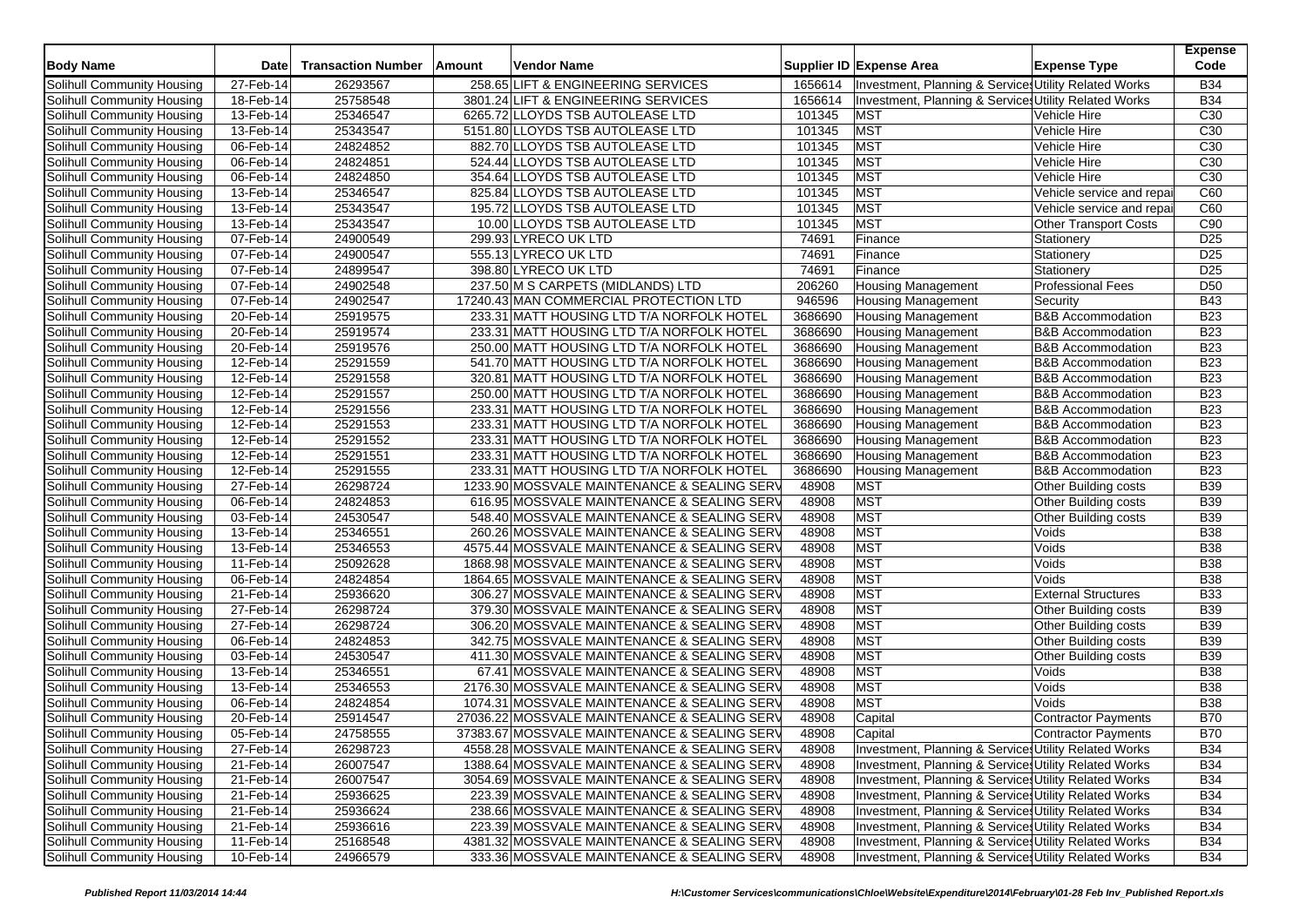| <b>Body Name</b>           | <b>Date</b>            | <b>Transaction Number</b> | Amount | <b>Vendor Name</b>                           |        | Supplier ID Expense Area                               | <b>Expense Type</b>        | <b>Expense</b><br>Code |
|----------------------------|------------------------|---------------------------|--------|----------------------------------------------|--------|--------------------------------------------------------|----------------------------|------------------------|
| Solihull Community Housing | 10-Feb-14              | 24966574                  |        | 308.38 MOSSVALE MAINTENANCE & SEALING SERV   | 48908  | Investment, Planning & Services Utility Related Works  |                            | <b>B34</b>             |
| Solihull Community Housing | 10-Feb-14              | 24966562                  |        | 223.39 MOSSVALE MAINTENANCE & SEALING SERV   | 48908  | Investment, Planning & Services Utility Related Works  |                            | <b>B34</b>             |
| Solihull Community Housing | 10-Feb-14              | 24966558                  |        | 294.98 MOSSVALE MAINTENANCE & SEALING SERV   | 48908  | Investment, Planning & Services Utility Related Works  |                            | <b>B34</b>             |
| Solihull Community Housing | 10-Feb-14              | 24966573                  |        | 321.74 MOSSVALE MAINTENANCE & SEALING SERV   | 48908  | Investment, Planning & Services Utility Related Works  |                            | <b>B34</b>             |
| Solihull Community Housing | 04-Feb-14              | 24619609                  |        | 223.39 MOSSVALE MAINTENANCE & SEALING SERV   | 48908  | Investment, Planning & Services Utility Related Works  |                            | <b>B34</b>             |
| Solihull Community Housing | 04-Feb-14              | 24619594                  |        | 223.39 MOSSVALE MAINTENANCE & SEALING SERV   | 48908  | Investment, Planning & Services Utility Related Works  |                            | <b>B34</b>             |
| Solihull Community Housing | 04-Feb-14              | 24619592                  |        | 384.23 MOSSVALE MAINTENANCE & SEALING SERV   | 48908  | Investment, Planning & Services Utility Related Works  |                            | <b>B34</b>             |
| Solihull Community Housing | 04-Feb-14              | 24619589                  |        | 217.10 MOSSVALE MAINTENANCE & SEALING SERV   | 48908  | Investment, Planning & Services Utility Related Works  |                            | <b>B34</b>             |
| Solihull Community Housing | 04-Feb-14              | 24619586                  |        | 223.39 MOSSVALE MAINTENANCE & SEALING SERV   | 48908  | Investment, Planning & Services Utility Related Works  |                            | <b>B34</b>             |
| Solihull Community Housing | 03-Feb-14              | 24533547                  |        | 4449.91 MOSSVALE MAINTENANCE & SEALING SERV  | 48908  | Investment, Planning & Services Utility Related Works  |                            | <b>B34</b>             |
| Solihull Community Housing | 10-Feb-14              | 24966582                  |        | 223.39 MOSSVALE MAINTENANCE & SEALING SERV   | 48908  | Investment, Planning & Services Utility Related Works  |                            | <b>B34</b>             |
| Solihull Community Housing | 21-Feb-14              | 25936631                  |        | 642.51 MOSSVALE MAINTENANCE & SEALING SERV   | 48908  | <b>MST</b>                                             | <b>Internal Works</b>      | <b>B31</b>             |
| Solihull Community Housing | 07-Feb-14              | 24866550                  |        | 627.99 MOSSVALE MAINTENANCE & SEALING SERV   | 48908  | <b>MST</b>                                             | Internal Works             | <b>B31</b>             |
| Solihull Community Housing | 05-Feb-14              | 24796559                  |        | 2464.75 MOSSVALE MAINTENANCE & SEALING SERV  | 48908  | <b>MST</b>                                             | <b>Internal Works</b>      | <b>B31</b>             |
| Solihull Community Housing | 26-Feb-14              | 26233549                  |        | 397.94 MOSSVALE MAINTENANCE & SEALING SERV   | 48908  | <b>MST</b>                                             | <b>Internal Works</b>      | <b>B31</b>             |
| Solihull Community Housing | 26-Feb-14              | 26233547                  |        | 474.46 MOSSVALE MAINTENANCE & SEALING SERV   | 48908  | <b>MST</b>                                             | Internal Works             | <b>B31</b>             |
| Solihull Community Housing | 26-Feb-14              | 26233548                  |        | 397.94 MOSSVALE MAINTENANCE & SEALING SERV   | 48908  | <b>MST</b>                                             | <b>Internal Works</b>      | <b>B31</b>             |
| Solihull Community Housing | 13-Feb-14              | 25332604                  |        | 408.21 MOSSVALE MAINTENANCE & SEALING SERV   | 48908  | <b>MST</b>                                             | <b>Internal Works</b>      | <b>B31</b>             |
| Solihull Community Housing | 13-Feb-14              | 25332603                  |        | 503.05 MOSSVALE MAINTENANCE & SEALING SERV   | 48908  | <b>MST</b>                                             | <b>Internal Works</b>      | <b>B31</b>             |
| Solihull Community Housing | 12-Feb-14              | 25214563                  |        | 397.94 MOSSVALE MAINTENANCE & SEALING SERV   | 48908  | <b>MST</b>                                             | <b>Internal Works</b>      | <b>B31</b>             |
| Solihull Community Housing | 12-Feb-14              | 25214565                  |        | 514.98 MOSSVALE MAINTENANCE & SEALING SERV   | 48908  | <b>MST</b>                                             | <b>Internal Works</b>      | <b>B31</b>             |
| Solihull Community Housing | 12-Feb-14              | 25214564                  |        | 474.46 MOSSVALE MAINTENANCE & SEALING SERV   | 48908  | <b>MST</b>                                             | <b>Internal Works</b>      | <b>B31</b>             |
| Solihull Community Housing | 05-Feb-14              | 24733644                  |        | 408.21 MOSSVALE MAINTENANCE & SEALING SERV   | 48908  | <b>MST</b>                                             | <b>Internal Works</b>      | <b>B31</b>             |
| Solihull Community Housing | $05$ -Feb-14           | 24733643                  |        | 448.73 MOSSVALE MAINTENANCE & SEALING SERV   | 48908  | <b>MST</b>                                             | Internal Works             | <b>B31</b>             |
| Solihull Community Housing | 05-Feb-14              | 24733642                  |        | 397.94 MOSSVALE MAINTENANCE & SEALING SERV   | 48908  | <b>MST</b>                                             | <b>Internal Works</b>      | <b>B31</b>             |
| Solihull Community Housing | 04-Feb-14              | 24619608                  |        | 397.94 MOSSVALE MAINTENANCE & SEALING SERV   | 48908  | <b>MST</b>                                             | <b>Internal Works</b>      | <b>B31</b>             |
| Solihull Community Housing | 04-Feb-14              | 24619597                  |        | 397.94 MOSSVALE MAINTENANCE & SEALING SERV   | 48908  | <b>MST</b>                                             | <b>Internal Works</b>      | <b>B31</b>             |
| Solihull Community Housing | 04-Feb-14              | 24619596                  |        | 474.46 MOSSVALE MAINTENANCE & SEALING SERV   | 48908  | <b>MST</b>                                             | <b>Internal Works</b>      | <b>B31</b>             |
| Solihull Community Housing | 05-Feb-14              | 24796560                  |        | 295.93 MOSSVALE MAINTENANCE & SEALING SERV   | 48908  | <b>MST</b>                                             | <b>Internal Works</b>      | <b>B31</b>             |
| Solihull Community Housing | 12-Feb-14              | 25299557                  |        | 1674.71 MOSSVALE MAINTENANCE & SEALING SERV  | 48908  | Capital                                                | Contractor Payments        | <b>B70</b>             |
| Solihull Community Housing | 14-Feb-14              | 25403547                  |        | 593.00 MOSSVALE MAINTENANCE & SEALING SERV   | 48908  | Capital                                                | Contractor Payments        | <b>B70</b>             |
| Solihull Community Housing | 05-Feb-14              | 24796563                  |        | 781.02 MOSSVALE MAINTENANCE & SEALING SERV   | 48908  | Capital                                                | <b>Contractor Payments</b> | <b>B70</b>             |
| Solihull Community Housing | 05-Feb-14              | 24796562                  |        | 654.27 MOSSVALE MAINTENANCE & SEALING SERV   | 48908  | Capital                                                | <b>Contractor Payments</b> | <b>B70</b>             |
| Solihull Community Housing | 05-Feb-14              | 24796561                  |        | 693.51 MOSSVALE MAINTENANCE & SEALING SERV   | 48908  | Capital                                                | Contractor Payments        | <b>B70</b>             |
| Solihull Community Housing | 20-Feb-14              | 25898547                  |        | 35147.95 MOSSVALE MAINTENANCE & SEALING SERV | 48908  | Capital                                                | Contractor Payments        | <b>B70</b>             |
| Solihull Community Housing | 19-Feb-14              | 25764547                  |        | 400.00 REDACTED PERSONAL DATA                | 225404 | Investment, Planning & Services Other Fees and Charges |                            | D <sub>59</sub>        |
| Solihull Community Housing | 21-Feb-14              | 25936593                  |        | 550.46 MTD SCAFFOLDING LTD                   | 233945 | <b>MST</b>                                             | <b>External Structures</b> | <b>B33</b>             |
| Solihull Community Housing | 21-Feb-14              | 25936591                  |        | 734.64 MTD SCAFFOLDING LTD                   | 233945 | <b>MST</b>                                             | <b>External Structures</b> | <b>B33</b>             |
| Solihull Community Housing | 21-Feb-14              | 25936588                  |        | 367.32 MTD SCAFFOLDING LTD                   | 233945 | <b>MST</b>                                             | <b>External Structures</b> | <b>B33</b>             |
| Solihull Community Housing | 21-Feb-14              | 25936586                  |        | 373.20 MTD SCAFFOLDING LTD                   | 233945 | <b>MST</b>                                             | <b>External Structures</b> | <b>B33</b>             |
| Solihull Community Housing | 21-Feb-14              | 25936582                  |        | 917.79 MTD SCAFFOLDING LTD                   | 233945 | <b>MST</b>                                             | <b>External Structures</b> | <b>B33</b>             |
| Solihull Community Housing | 21-Feb-14              | 25936585                  |        | 367.32 MTD SCAFFOLDING LTD                   | 233945 | <b>MST</b>                                             | <b>External Structures</b> | <b>B33</b>             |
| Solihull Community Housing | 21-Feb-14              | 25936581                  |        | 769.92 MTD SCAFFOLDING LTD                   | 233945 | <b>MST</b>                                             | <b>External Structures</b> | <b>B33</b>             |
| Solihull Community Housing | 04-Feb-14              | 24619561                  |        | 373.20 MTD SCAFFOLDING LTD                   | 233945 | <b>MST</b>                                             | <b>External Structures</b> | <b>B33</b>             |
| Solihull Community Housing | $\overline{04-Feb-14}$ | 24619559                  |        | 367.32 MTD SCAFFOLDING LTD                   | 233945 | <b>MST</b>                                             | <b>External Structures</b> | <b>B33</b>             |
| Solihull Community Housing | 04-Feb-14              | 24619556                  |        | 252.70 MTD SCAFFOLDING LTD                   | 233945 | <b>MST</b>                                             | <b>External Structures</b> | <b>B33</b>             |
| Solihull Community Housing | 21-Feb-14              | 25936594                  |        | 373.20 MTD SCAFFOLDING LTD                   | 233945 | <b>MST</b>                                             | <b>External Structures</b> | <b>B33</b>             |
| Solihull Community Housing | 21-Feb-14              | 25936592                  |        | 379.08 MTD SCAFFOLDING LTD                   | 233945 | <b>MST</b>                                             | <b>External Structures</b> | <b>B33</b>             |
| Solihull Community Housing | 21-Feb-14              | 25936587                  |        | 411.57 MTD SCAFFOLDING LTD                   | 233945 | <b>MST</b>                                             | <b>External Structures</b> | <b>B33</b>             |
| Solihull Community Housing | 21-Feb-14              | 25936583                  |        | 733.61 MTD SCAFFOLDING LTD                   | 233945 | <b>MST</b>                                             | <b>External Structures</b> | <b>B33</b>             |
| Solihull Community Housing | 04-Feb-14              | 24619560                  |        | 542.54 MTD SCAFFOLDING LTD                   | 233945 | <b>MST</b>                                             | <b>External Structures</b> | <b>B33</b>             |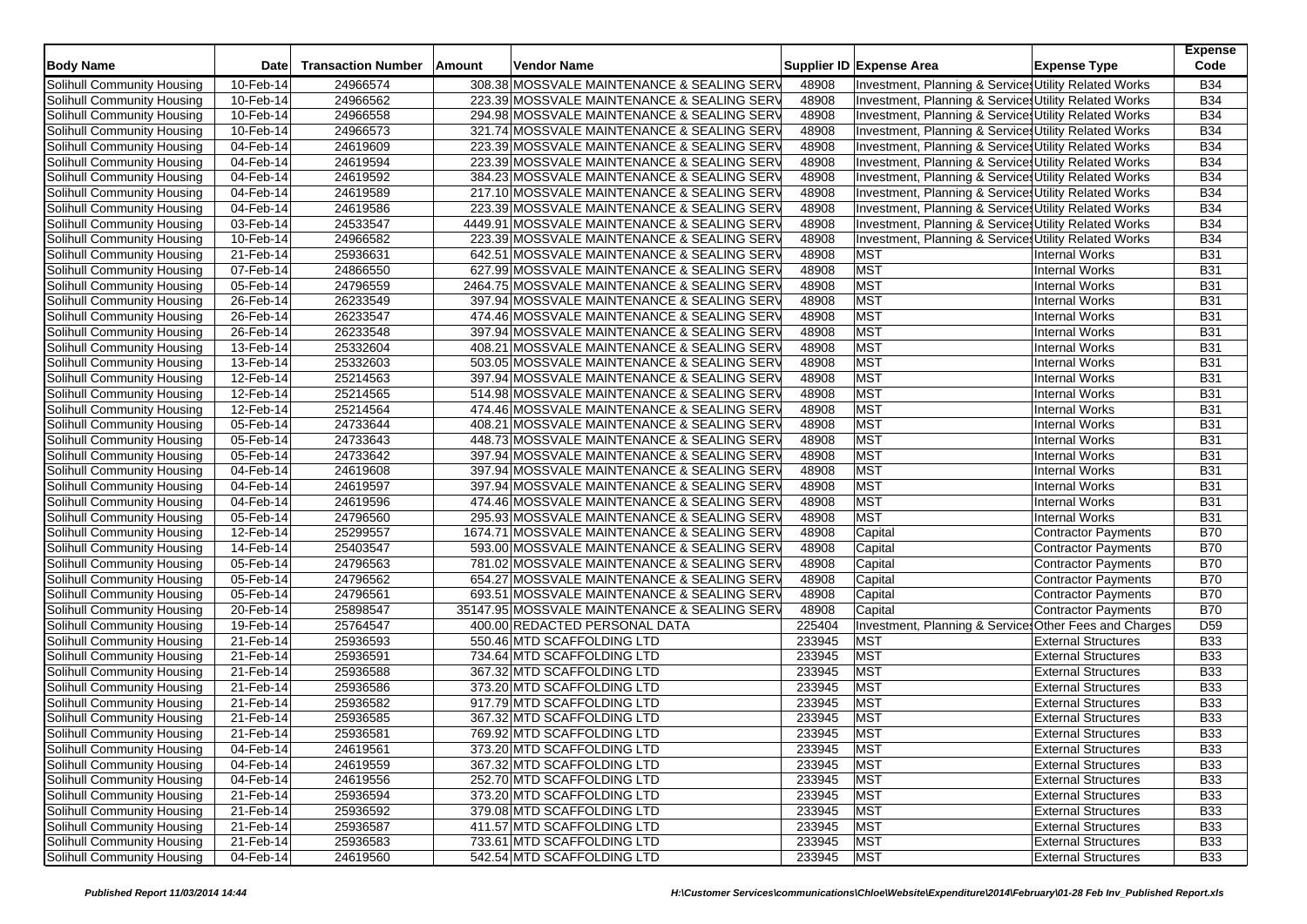| <b>Body Name</b>                                         | <b>Date</b>            | <b>Transaction Number</b> | Amount | <b>Vendor Name</b>                                                   |                    | Supplier ID Expense Area                     | <b>Expense Type</b>        | <b>Expense</b><br>Code   |
|----------------------------------------------------------|------------------------|---------------------------|--------|----------------------------------------------------------------------|--------------------|----------------------------------------------|----------------------------|--------------------------|
| Solihull Community Housing                               | 13-Feb-14              | 25357714                  |        | 247.05 NATIONAL PLASTICS                                             | 206818             | <b>MST</b>                                   | <b>Stocks</b>              | R <sub>10</sub>          |
| Solihull Community Housing                               | 13-Feb-14              | 25311560                  |        | 357.80 NATIONAL PLASTICS                                             | 206818             | MST                                          | <b>Stocks</b>              | R <sub>10</sub>          |
| Solihull Community Housing                               | 05-Feb-14              | 24758557                  |        | 52.50 NEOPOST LTD                                                    | 6967               | Finance                                      | Postages                   | D <sub>21</sub>          |
| Solihull Community Housing                               | 05-Feb-14              | 24758557                  |        | 410.72 NEOPOST LTD                                                   | 6967               | Finance                                      | Postages                   | D <sub>21</sub>          |
| Solihull Community Housing                               | 13-Feb-14              | 25312551                  |        | 210.00 NICHOLLS & CLARKE BUILDING PRODUCTS                           | 176278             | MST                                          | <b>Stocks</b>              | R <sub>10</sub>          |
| Solihull Community Housing                               | 07-Feb-14              | 24957578                  |        | 414.00 NICHOLLS & CLARKE BUILDING PRODUCTS                           | 176278             | <b>MST</b>                                   | <b>Stocks</b>              | R <sub>10</sub>          |
| Solihull Community Housing                               | 20-Feb-14              | 25916552                  |        | 551.00 NIYAA PEOPLE                                                  | 1651616            | MST                                          | <b>Agency Staff</b>        | A60                      |
| Solihull Community Housing                               | 20-Feb-14              | 25916551                  |        | 543.75 NIYAA PEOPLE                                                  | 1651616            | <b>MST</b>                                   | <b>Agency Staff</b>        | A60                      |
| Solihull Community Housing                               | 20-Feb-14              | 25916550                  |        | 543.75 NIYAA PEOPLE                                                  | 1651616            | <b>MST</b>                                   | <b>Agency Staff</b>        | A60                      |
| Solihull Community Housing                               | 13-Feb-14              | 25348551                  |        | 543.75 NIYAA PEOPLE                                                  | 1651616            | <b>MST</b>                                   | <b>Agency Staff</b>        | A60                      |
| Solihull Community Housing                               | 13-Feb-14              | 25348550                  |        | 580.00 NIYAA PEOPLE                                                  | 1651616            | <b>MST</b>                                   | Agency Staff               | A60                      |
| Solihull Community Housing                               | 13-Feb-14              | 25348549                  |        | 551.00 NIYAA PEOPLE                                                  | 1651616            | MST                                          | <b>Agency Staff</b>        | A60                      |
| Solihull Community Housing                               | 13-Feb-14              | 25348548                  |        | 543.75 NIYAA PEOPLE                                                  | 1651616 MST        |                                              | <b>Agency Staff</b>        | A60                      |
| Solihull Community Housing                               | 07-Feb-14              | 24906547                  |        | 551.00 NIYAA PEOPLE                                                  | 1651616            | <b>MST</b>                                   | Agency Staff               | A60                      |
| Solihull Community Housing                               | 07-Feb-14              | 24905547                  |        | 543.75 NIYAA PEOPLE                                                  | 1651616            | MST                                          | <b>Agency Staff</b>        | A60                      |
| Solihull Community Housing                               | 07-Feb-14              | 24904547                  |        | 580.00 NIYAA PEOPLE                                                  | 1651616            | <b>MST</b>                                   | <b>Agency Staff</b>        | A60                      |
| Solihull Community Housing                               | 20-Feb-14              | 25916549                  |        | 1120.00 NIYAA PEOPLE                                                 | 1651616            | <b>MST</b>                                   | Pay: APT & C               | A10                      |
| Solihull Community Housing                               | 20-Feb-14              | 25916547                  |        | 1120.00 NIYAA PEOPLE                                                 | 1651616            | <b>MST</b>                                   | Pay: APT & C               | A10                      |
| Solihull Community Housing                               | 07-Feb-14              | 24907547                  |        | 560.00 NIYAA PEOPLE                                                  | 1651616            | <b>MST</b>                                   | Pay: APT & C               | A10                      |
| Solihull Community Housing                               | 06-Feb-14              | 24824855                  |        | 560.00 NIYAA PEOPLE                                                  | 1651616            | MST                                          | Pay: APT & C               | A10                      |
| Solihull Community Housing                               | 07-Feb-14              | 24907547                  |        | 560.00 NIYAA PEOPLE                                                  | 1651616            | MST                                          | Pay: APT & C               | A10                      |
| Solihull Community Housing                               | 06-Feb-14              | 24824855                  |        | 560.00 NIYAA PEOPLE                                                  | 1651616            | <b>MST</b>                                   | Pay: APT & C               | A10                      |
| Solihull Community Housing                               | 19-Feb-14              | 25860561                  |        | 921.90 NIYAA PEOPLE                                                  | 1651616            | Investment, Planning & Service: Agency Staff |                            | A60                      |
| Solihull Community Housing                               | 14-Feb-14              | 25426547                  |        | 912.00 NIYAA PEOPLE                                                  | 1651616            | Investment, Planning & Service Agency Staff  |                            | A60                      |
|                                                          | 06-Feb-14              | 24824857                  |        | 4625.00 NIYAA PEOPLE                                                 | 1651616            | Investment, Planning & Service: Agency Staff |                            | A60                      |
| Solihull Community Housing<br>Solihull Community Housing |                        |                           |        |                                                                      | 1651616            | Investment, Planning & Service: Agency Staff |                            |                          |
| Solihull Community Housing                               | 06-Feb-14<br>03-Feb-14 | 24824856<br>24541547      |        | 916.20 NIYAA PEOPLE<br>942.30 NIYAA PEOPLE                           | 1651616            | Investment, Planning & Services Agency Staff |                            | A60<br>A60               |
|                                                          | 03-Feb-14              | 24537547                  |        | 978.00 NIYAA PEOPLE                                                  | 1651616            | Investment, Planning & Services Agency Staff |                            | A60                      |
| Solihull Community Housing                               |                        | 25936637                  |        | 1607.80 NOVUS PROPERTY SOLUTIONS                                     | 3522686            | <b>MST</b>                                   | Voids                      | <b>B38</b>               |
| Solihull Community Housing                               | 21-Feb-14              | 25092633                  |        | 933.81 NOVUS PROPERTY SOLUTIONS                                      | 3522686            | <b>MST</b>                                   | Voids                      | <b>B38</b>               |
| Solihull Community Housing                               | 11-Feb-14              |                           |        |                                                                      |                    |                                              |                            |                          |
| Solihull Community Housing                               | 04-Feb-14              | 24619625                  |        | 562.99 NOVUS PROPERTY SOLUTIONS                                      | 3522686            | <b>MST</b>                                   | Voids                      | <b>B</b> 38              |
| Solihull Community Housing                               | 14-Feb-14              | 25391567                  |        | 427.40 NOVUS PROPERTY SOLUTIONS                                      | 3522686            | <b>MST</b>                                   | Voids                      | <b>B38</b>               |
| Solihull Community Housing                               | $13$ -Feb-14           | 25332617                  |        | 375.96 NOVUS PROPERTY SOLUTIONS                                      | 3522686            | <b>MST</b>                                   | Voids                      | <b>B38</b>               |
| Solihull Community Housing                               | 12-Feb-14              | 25214570                  |        | 383.18 NOVUS PROPERTY SOLUTIONS                                      | 3522686            | <b>MST</b>                                   | Voids                      | <b>B38</b>               |
| Solihull Community Housing                               | 21-Feb-14              | 25936639                  |        | 898.08 NOVUS PROPERTY SOLUTIONS                                      | 3522686            | <b>MST</b>                                   | <b>Internal Works</b>      | <b>B31</b>               |
| Solihull Community Housing                               | 13-Feb-14              | 25332613                  |        | 243.28 NOVUS PROPERTY SOLUTIONS                                      | 3522686            | <b>MST</b>                                   | <b>Internal Works</b>      | <b>B31</b>               |
| Solihull Community Housing                               | 10-Feb-14              | 24966590                  |        | 395.64 NOVUS PROPERTY SOLUTIONS                                      | 3522686            | <b>MST</b>                                   | <b>Internal Works</b>      | <b>B31</b>               |
| Solihull Community Housing                               | 07-Feb-14              | 24866553                  |        | 721.16 NOVUS PROPERTY SOLUTIONS<br>371.88 NOVUS PROPERTY SOLUTIONS   | 3522686<br>3522686 | <b>MST</b><br>MST                            | <b>Internal Works</b>      | <b>B31</b><br><b>B31</b> |
| Solihull Community Housing                               | 14-Feb-14              | 25406547                  |        |                                                                      |                    |                                              | <b>Internal Works</b>      | <b>B70</b>               |
| Solihull Community Housing                               | 06-Feb-14<br>06-Feb-14 | 24844087<br>24844087      |        | 1167.00 NOVUS PROPERTY SOLUTIONS<br>4282.00 NOVUS PROPERTY SOLUTIONS | 3522686<br>3522686 | Capital<br>Capital                           | <b>Contractor Payments</b> | <b>B70</b>               |
| Solihull Community Housing                               |                        | 25170548                  |        |                                                                      | 3522686            |                                              | <b>Contractor Payments</b> | <b>B70</b>               |
| Solihull Community Housing                               | 11-Feb-14              |                           |        | 161302.46 NOVUS PROPERTY SOLUTIONS                                   |                    | Capital                                      | <b>Contractor Payments</b> | <b>B38</b>               |
| Solihull Community Housing                               | 26-Feb-14              | 26233559                  |        | 267.87 NPOWER BUSINESS & SOCIAL HOUSING LTI                          | 2846690            | <b>MST</b>                                   | Voids                      |                          |
| Solihull Community Housing                               | 18-Feb-14              | 25758553                  |        | 534.49 NPOWER BUSINESS & SOCIAL HOUSING LTI                          | 2846690 MST        |                                              | Voids                      | <b>B38</b>               |
| Solihull Community Housing                               | $18$ -Feb-14           | 25758552                  |        | 419.64 NPOWER BUSINESS & SOCIAL HOUSING LTI                          | 2846690 MST        |                                              | Voids                      | <b>B38</b>               |
| Solihull Community Housing                               | 07-Feb-14              | 24909547                  |        | 322.80 NPOWER BUSINESS & SOCIAL HOUSING LTI                          | 2846690 MST        |                                              | Voids                      | <b>B38</b>               |
| Solihull Community Housing                               | 07-Feb-14              | 24907548                  |        | 426.00 NPOWER BUSINESS & SOCIAL HOUSING LTI                          | 2846690 MST        |                                              | Voids                      | <b>B38</b>               |
| Solihull Community Housing                               | 18-Feb-14              | 25758553                  |        | 255.60 NPOWER BUSINESS & SOCIAL HOUSING LTI                          | 2846690 MST        |                                              | Voids                      | <b>B38</b>               |
| Solihull Community Housing                               | 18-Feb-14              | 25758552                  |        | 355.08 NPOWER BUSINESS & SOCIAL HOUSING LTI                          | 2846690 MST        |                                              | Voids                      | <b>B38</b>               |
| Solihull Community Housing                               | 07-Feb-14              | 24909547                  |        | 96.84 NPOWER BUSINESS & SOCIAL HOUSING LTI                           | 2846690 MST        |                                              | Voids                      | <b>B38</b>               |
| Solihull Community Housing                               | 07-Feb-14              | 24907548                  |        | 142.00 NPOWER BUSINESS & SOCIAL HOUSING LTI                          | 2846690 MST        |                                              | Voids                      | <b>B38</b>               |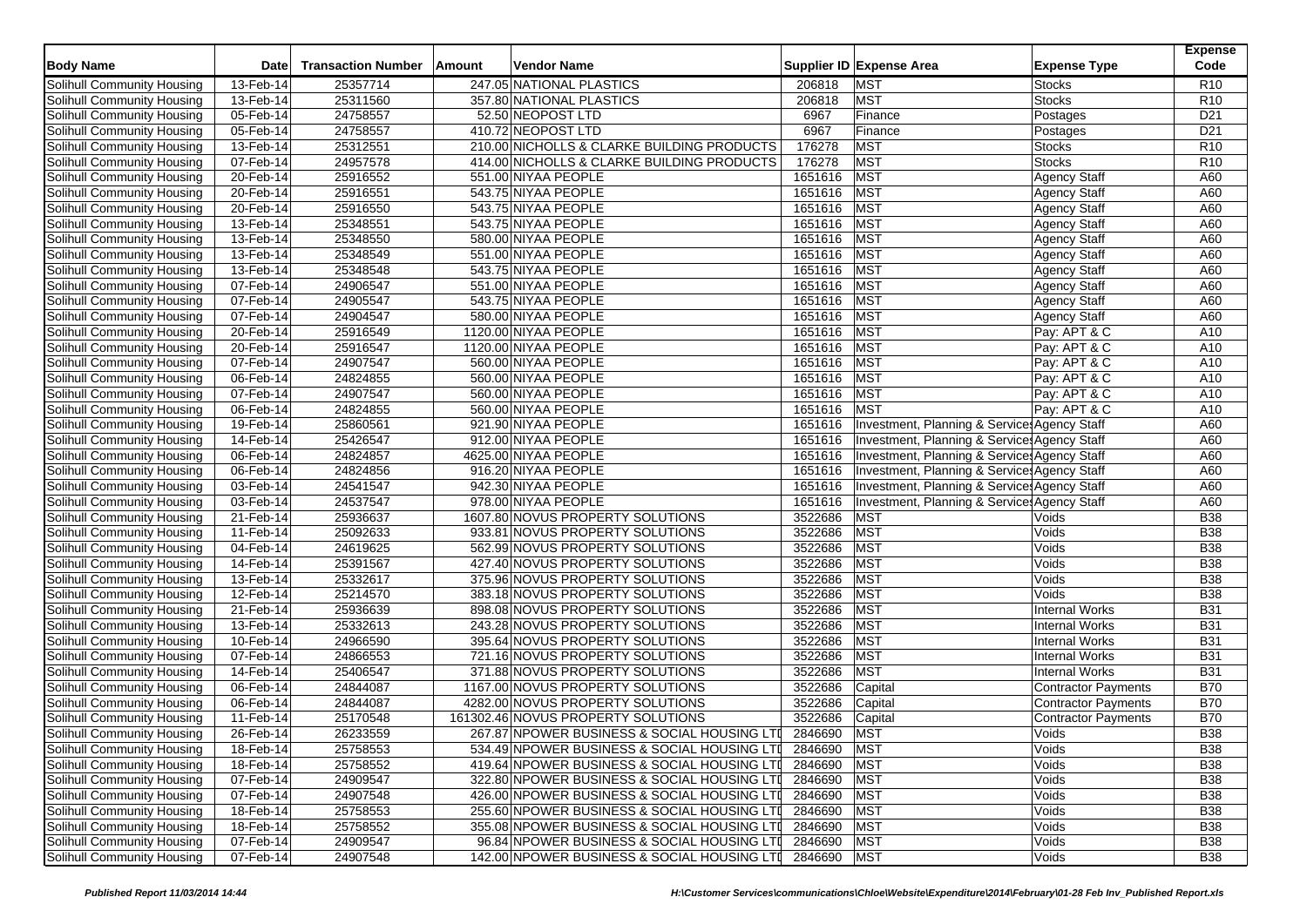| <b>Body Name</b>           | <b>Date</b>             | <b>Transaction Number</b> | Amount | <b>Vendor Name</b>                            |         | Supplier ID Expense Area                              | <b>Expense Type</b>        | <b>Expense</b><br>Code |
|----------------------------|-------------------------|---------------------------|--------|-----------------------------------------------|---------|-------------------------------------------------------|----------------------------|------------------------|
| Solihull Community Housing | 26-Feb-14               | 26233557                  |        | 336.52 NPOWER BUSINESS & SOCIAL HOUSING LTI   | 2846690 | Investment, Planning & Service Utility Related Works  |                            | <b>B34</b>             |
| Solihull Community Housing | 26-Feb-14               | 26233551                  |        | 235.26 NPOWER BUSINESS & SOCIAL HOUSING LTI   | 2846690 | Investment, Planning & Service Utility Related Works  |                            | <b>B34</b>             |
| Solihull Community Housing | 11-Feb-14               | 25179551                  |        | 47531.73 NPOWER BUSINESS & SOCIAL HOUSING LTI | 2846690 | Investment, Planning & Services Utility Related Works |                            | <b>B34</b>             |
| Solihull Community Housing | 04-Feb-14               | 24619624                  |        | 258.90 NPOWER BUSINESS & SOCIAL HOUSING LTI   | 2846690 | Investment, Planning & Service Utility Related Works  |                            | <b>B34</b>             |
| Solihull Community Housing | 04-Feb-14               | 24619623                  |        | 668.92 NPOWER BUSINESS & SOCIAL HOUSING LTI   | 2846690 | Investment, Planning & Services Utility Related Works |                            | <b>B34</b>             |
| Solihull Community Housing | 04-Feb-14               | 24619616                  |        | 334.46 NPOWER BUSINESS & SOCIAL HOUSING LTI   | 2846690 | Investment, Planning & Services Utility Related Works |                            | <b>B34</b>             |
| Solihull Community Housing | 06-Feb-14               | 24824705                  |        | 289.00 NPOWER BUSINESS & SOCIAL HOUSING LTI   | 2846690 | Investment, Planning & Service Utility Related Works  |                            | <b>B34</b>             |
| Solihull Community Housing | 06-Feb-14               | 24824704                  |        | 286.31 NPOWER BUSINESS & SOCIAL HOUSING LTI   | 2846690 | Investment, Planning & Services Utility Related Works |                            | <b>B34</b>             |
| Solihull Community Housing | 25-Feb-14               | 26226557                  |        | 1335.74 NPOWER BUSINESS & SOCIAL HOUSING LTI  | 2846690 | Investment, Planning & Services Utility Related Works |                            | <b>B34</b>             |
| Solihull Community Housing | 25-Feb-14               | 26226556                  |        | 852.60 NPOWER BUSINESS & SOCIAL HOUSING LTI   | 2846690 | Investment, Planning & Service Utility Related Works  |                            | <b>B34</b>             |
| Solihull Community Housing | 21-Feb-14               | 26008547                  |        | 4007.22 NPOWER BUSINESS & SOCIAL HOUSING LTI  | 2846690 | Investment, Planning & Services Utility Related Works |                            | <b>B34</b>             |
| Solihull Community Housing | 13-Feb-14               | 25358565                  |        | 5627.16 NPOWER BUSINESS & SOCIAL HOUSING LTI  | 2846690 | Investment, Planning & Services Utility Related Works |                            | <b>B34</b>             |
| Solihull Community Housing | 11-Feb-14               | 25179549                  |        | 4177.74 NPOWER BUSINESS & SOCIAL HOUSING LTI  | 2846690 | Investment, Planning & Services Utility Related Works |                            | <b>B34</b>             |
| Solihull Community Housing | 11-Feb-14               | 25177549                  |        | 511.56 NPOWER BUSINESS & SOCIAL HOUSING LTI   | 2846690 | Investment, Planning & Services Utility Related Works |                            | <b>B34</b>             |
| Solihull Community Housing | 11-Feb-14               | 25175548                  |        | 710.50 NPOWER BUSINESS & SOCIAL HOUSING LTI   | 2846690 | Investment, Planning & Services Utility Related Works |                            | <b>B34</b>             |
| Solihull Community Housing | 11-Feb-14               | 25174547                  |        | 6025.04 NPOWER BUSINESS & SOCIAL HOUSING LTI  | 2846690 | Investment, Planning & Services Utility Related Works |                            | <b>B34</b>             |
| Solihull Community Housing | 06-Feb-14               | 24843865                  |        | 684.67 NPOWER BUSINESS & SOCIAL HOUSING LTI   | 2846690 | Investment, Planning & Services Utility Related Works |                            | <b>B34</b>             |
| Solihull Community Housing | 06-Feb-14               | 24843864                  |        | 4120.90 NPOWER BUSINESS & SOCIAL HOUSING LTI  | 2846690 | Investment, Planning & Services Utility Related Works |                            | <b>B34</b>             |
| Solihull Community Housing | 06-Feb-14               | 24843684                  |        | 1371.65 NPOWER BUSINESS & SOCIAL HOUSING LTI  | 2846690 | Investment, Planning & Services Utility Related Works |                            | <b>B34</b>             |
| Solihull Community Housing | 06-Feb-14               | 24825252                  |        | 4859.82 NPOWER BUSINESS & SOCIAL HOUSING LTI  | 2846690 | Investment, Planning & Services Utility Related Works |                            | <b>B34</b>             |
| Solihull Community Housing | 18-Feb-14               | 25755550                  |        | 671.24 NPOWER BUSINESS & SOCIAL HOUSING LTI   | 2846690 | Capital                                               | <b>Contractor Payments</b> | <b>B70</b>             |
| Solihull Community Housing | 14-Feb-14               | 25407547                  |        | 226.10 NPOWER BUSINESS & SOCIAL HOUSING LTI   | 2846690 | Capital                                               | <b>Contractor Payments</b> | <b>B70</b>             |
| Solihull Community Housing | 19-Feb-14               | 25861547                  |        | 1368.76 NPOWER BUSINESS & SOCIAL HOUSING LTI  | 2846690 | Capital                                               | <b>Contractor Payments</b> | <b>B70</b>             |
| Solihull Community Housing | 19-Feb-14               | 25846547                  |        | 2696.69 OAKLEAF COMMERCIAL SERVICES LTD       | 5136686 | Capital                                               | <b>Contractor Payments</b> | <b>B70</b>             |
| Solihull Community Housing | 19-Feb-14               | 25845548                  |        | 2739.62 OAKLEAF COMMERCIAL SERVICES LTD       | 5136686 | Capital                                               | Contractor Payments        | <b>B70</b>             |
| Solihull Community Housing | 19-Feb-14               | 25842547                  |        | 2693.94 OAKLEAF COMMERCIAL SERVICES LTD       | 5136686 | Capital                                               | Contractor Payments        | <b>B70</b>             |
| Solihull Community Housing | 19-Feb-14               | 25841548                  |        | 2690.41 OAKLEAF COMMERCIAL SERVICES LTD       | 5136686 | Capital                                               | <b>Contractor Payments</b> | <b>B70</b>             |
| Solihull Community Housing | 19-Feb-14               | 25841547                  |        | 2220.83 OAKLEAF COMMERCIAL SERVICES LTD       | 5136686 | Capital                                               | <b>Contractor Payments</b> | <b>B70</b>             |
| Solihull Community Housing | 19-Feb-14               | 25840547                  |        | 2907.76 OAKLEAF COMMERCIAL SERVICES LTD       | 5136686 | Capital                                               | Contractor Payments        | <b>B70</b>             |
| Solihull Community Housing | 19-Feb-14               | 25839549                  |        | 3024.28 OAKLEAF COMMERCIAL SERVICES LTD       | 5136686 | Capital                                               | <b>Contractor Payments</b> | <b>B70</b>             |
| Solihull Community Housing | $19$ -Feb-14            | 25839548                  |        | 2771.53 OAKLEAF COMMERCIAL SERVICES LTD       | 5136686 | Capital                                               | <b>Contractor Payments</b> | <b>B70</b>             |
| Solihull Community Housing | 19-Feb-14               | 25839547                  |        | 2323.56 OAKLEAF COMMERCIAL SERVICES LTD       | 5136686 | Capital                                               | <b>Contractor Payments</b> | <b>B70</b>             |
| Solihull Community Housing | $19$ -Feb-14            | 25837548                  |        | 2892.19 OAKLEAF COMMERCIAL SERVICES LTD       | 5136686 | Capital                                               | <b>Contractor Payments</b> | <b>B70</b>             |
| Solihull Community Housing | 19-Feb-14               | 25839550                  |        | 3135.13 OAKLEAF COMMERCIAL SERVICES LTD       | 5136686 | Capital                                               | Contractor Payments        | <b>B70</b>             |
| Solihull Community Housing | 19-Feb-14               | 25861548                  |        | 465.00 OCEAN MEDIA GROUP LTD                  | 181618  | <b>Central Administration</b>                         | Conferences                | D <sub>56</sub>        |
| Solihull Community Housing | 19-Feb-14               | 25861548                  |        | 725.00 OCEAN MEDIA GROUP LTD                  | 181618  | <b>Central Administration</b>                         | Conferences                | D <sub>56</sub>        |
| Solihull Community Housing | 11-Feb-14               | 25182547                  |        | 3600.00 OMFAX SYSTEMS LTD                     | 97459   | Capital                                               | ICT - General              | D30                    |
| Solihull Community Housing | 19-Feb-14               | 25861549                  |        | 4000.00 OMFAX SYSTEMS LTD                     | 97459   | Capital                                               | ICT - General              | D30                    |
| Solihull Community Housing | 14-Feb-14               | 25391555                  |        | 395.79 OPENVIEW SECURITY SOLUTIONS LTD        | 2385686 | Investment, Planning & Services Utility Related Works |                            | <b>B34</b>             |
| Solihull Community Housing | $\overline{11}$ -Feb-14 | 25092595                  |        | 1460.48 OPENVIEW SECURITY SOLUTIONS LTD       | 2385686 | Investment, Planning & Services Utility Related Works |                            | <b>B34</b>             |
| Solihull Community Housing | 11-Feb-14               | 25092594                  |        | 1460.48 OPENVIEW SECURITY SOLUTIONS LTD       | 2385686 | Investment, Planning & Services Utility Related Works |                            | <b>B34</b>             |
| Solihull Community Housing | 11-Feb-14               | 25092592                  |        | 307.44 OPENVIEW SECURITY SOLUTIONS LTD        | 2385686 | Investment, Planning & Services Utility Related Works |                            | <b>B34</b>             |
| Solihull Community Housing | 11-Feb-14               | 25092588                  |        | 325.02 OPENVIEW SECURITY SOLUTIONS LTD        | 2385686 | Investment, Planning & Services Utility Related Works |                            | <b>B34</b>             |
| Solihull Community Housing | 11-Feb-14               | 25092582                  |        | 330.54 OPENVIEW SECURITY SOLUTIONS LTD        | 2385686 | Investment, Planning & Service Utility Related Works  |                            | <b>B34</b>             |
| Solihull Community Housing | 11-Feb-14               | 25092596                  |        | 1460.48 OPENVIEW SECURITY SOLUTIONS LTD       | 2385686 | Investment, Planning & Services Utility Related Works |                            | <b>B34</b>             |
| Solihull Community Housing | 10-Feb-14               | 24966548                  |        | 358.90 OPENVIEW SECURITY SOLUTIONS LTD        | 2385686 | Investment, Planning & Services Utility Related Works |                            | <b>B34</b>             |
| Solihull Community Housing | 06-Feb-14               | 24824685                  |        | 307.44 OPENVIEW SECURITY SOLUTIONS LTD        | 2385686 | Investment, Planning & Services Utility Related Works |                            | <b>B34</b>             |
| Solihull Community Housing | 06-Feb-14               | 24824675                  |        | 307.44 OPENVIEW SECURITY SOLUTIONS LTD        | 2385686 | Investment, Planning & Services Utility Related Works |                            | <b>B34</b>             |
| Solihull Community Housing | 06-Feb-14               | 24824663                  |        | 307.44 OPENVIEW SECURITY SOLUTIONS LTD        | 2385686 | Investment, Planning & Services Utility Related Works |                            | <b>B34</b>             |
| Solihull Community Housing | 06-Feb-14               | 24824660                  |        | 1460.48 OPENVIEW SECURITY SOLUTIONS LTD       | 2385686 | Investment, Planning & Services Utility Related Works |                            | <b>B34</b>             |
| Solihull Community Housing | 06-Feb-14               | 24824659                  |        | 1460.48 OPENVIEW SECURITY SOLUTIONS LTD       | 2385686 | Investment, Planning & Services Utility Related Works |                            | <b>B34</b>             |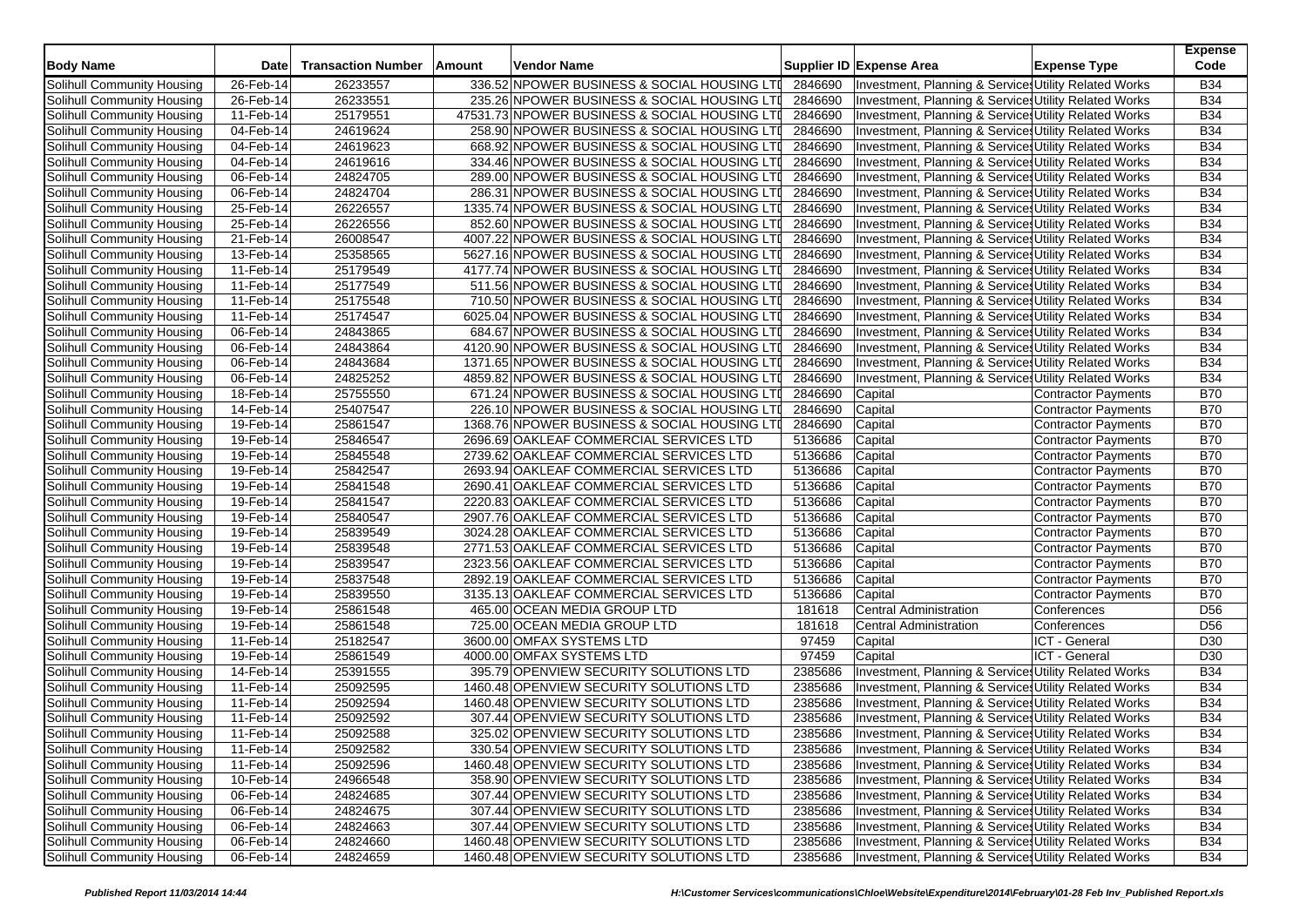| <b>Body Name</b>                  | <b>Date</b>  | <b>Transaction Number</b> | Amount      | <b>Vendor Name</b>                          |         | Supplier ID Expense Area                              | <b>Expense Type</b>          | <b>Expense</b><br>Code |
|-----------------------------------|--------------|---------------------------|-------------|---------------------------------------------|---------|-------------------------------------------------------|------------------------------|------------------------|
| Solihull Community Housing        | 06-Feb-14    | 24824658                  |             | 1460.48 OPENVIEW SECURITY SOLUTIONS LTD     | 2385686 | Investment, Planning & Services Utility Related Works |                              | <b>B34</b>             |
| Solihull Community Housing        | 06-Feb-14    | 24824657                  |             | 1460.48 OPENVIEW SECURITY SOLUTIONS LTD     | 2385686 | Investment, Planning & Service Utility Related Works  |                              | <b>B34</b>             |
| Solihull Community Housing        | 06-Feb-14    | 24824655                  |             | 1460.48 OPENVIEW SECURITY SOLUTIONS LTD     | 2385686 | Investment, Planning & Services Utility Related Works |                              | <b>B34</b>             |
| Solihull Community Housing        | 06-Feb-14    | 24824652                  |             | 496.70 OPENVIEW SECURITY SOLUTIONS LTD      | 2385686 | Investment, Planning & Services Utility Related Works |                              | <b>B34</b>             |
| Solihull Community Housing        | 06-Feb-14    | 24824649                  |             | 1460.48 OPENVIEW SECURITY SOLUTIONS LTD     | 2385686 | Investment, Planning & Services Utility Related Works |                              | <b>B34</b>             |
| Solihull Community Housing        | 06-Feb-14    | 24824646                  |             | 1460.48 OPENVIEW SECURITY SOLUTIONS LTD     | 2385686 | Investment, Planning & Services Utility Related Works |                              | <b>B34</b>             |
| Solihull Community Housing        | 06-Feb-14    | 24824654                  |             | 1460.48 OPENVIEW SECURITY SOLUTIONS LTD     | 2385686 | Investment, Planning & Services Utility Related Works |                              | <b>B34</b>             |
| Solihull Community Housing        | 04-Feb-14    | 24619568                  |             | 319.00 OPENVIEW SECURITY SOLUTIONS LTD      | 2385686 | Investment, Planning & Services Utility Related Works |                              | <b>B34</b>             |
| Solihull Community Housing        | 04-Feb-14    | 24619567                  |             | 1427.00 OPENVIEW SECURITY SOLUTIONS LTD     | 2385686 | Investment, Planning & Services Utility Related Works |                              | <b>B34</b>             |
| Solihull Community Housing        | 11-Feb-14    | 25092581                  |             | 466.92 OPENVIEW SECURITY SOLUTIONS LTD      | 2385686 | Capital                                               | ICT - General                | D30                    |
| Solihull Community Housing        | 25-Feb-14    | 26226559                  |             | 750.00 PEGASUS PLANNING GROUP               | 105019  | Capital                                               | Contractor Payments          | <b>B70</b>             |
| Solihull Community Housing        | 06-Feb-14    | 24844451                  |             | 975.50 PENNINGTON CHOICE LTD                | 227134  | Investment, Planning & Service Other Fees and Charges |                              | D <sub>59</sub>        |
| Solihull Community Housing        | 12-Feb-14    | 25249547                  |             | 25674.72 PINNACLE HOUSING LTD               | 280244  | <b>MST</b>                                            | Voids                        | <b>B38</b>             |
| Solihull Community Housing        | 12-Feb-14    | 25248547                  |             | 57464.02 PINNACLE HOUSING LTD               | 280244  | <b>Balance Sheet</b>                                  | Creditors                    | <b>S08</b>             |
| Solihull Community Housing        | 12-Feb-14    | 25247547                  |             | 8248.89 PINNACLE HOUSING LTD                | 280244  | <b>Balance Sheet</b>                                  | Creditors                    | S <sub>08</sub>        |
| Solihull Community Housing        | 27-Feb-14    | 26307547                  |             | 1620.92 PINNACLE HOUSING LTD                | 280244  | Finance                                               | Cleaning                     | <b>B50</b>             |
| Solihull Community Housing        | 27-Feb-14    | 26307547                  |             | 2211.16 PINNACLE HOUSING LTD                | 280244  | Finance                                               | Cleaning                     | <b>B50</b>             |
| Solihull Community Housing        | 25-Feb-14    | 26226560                  |             | 2169.23 QUALITY GAS AUDIT SERVICES LTD      | 118053  | Investment, Planning & Services Utility Related Works |                              | <b>B34</b>             |
| Solihull Community Housing        | 26-Feb-14    | 26233561                  |             | 3091.00 R J EVANS KNOWLES & PARTNERS        | 7412    | Capital                                               | Contractor Payments          | <b>B70</b>             |
| Solihull Community Housing        | 13-Feb-14    | 25332619                  |             | 942.00 R J EVANS KNOWLES & PARTNERS         | 7412    | Capital                                               | Contractor Payments          | <b>B70</b>             |
| Solihull Community Housing        | 13-Feb-14    | 25332618                  |             | 285.00 R J EVANS KNOWLES & PARTNERS         | 7412    | Capital                                               | Contractor Payments          | <b>B70</b>             |
| Solihull Community Housing        | 11-Feb-14    | 25185547                  |             | 400.00 R J EVANS KNOWLES & PARTNERS         | 7412    | <b>Balance Sheet</b>                                  | New Build                    | S20                    |
|                                   |              |                           |             | 7432.80 R S MILLER ROOFING(WOLVERHAMPTON) L |         |                                                       |                              | <b>B70</b>             |
| Solihull Community Housing        | 04-Feb-14    | 24619662                  |             |                                             | 75827   | Capital                                               | <b>Contractor Payments</b>   |                        |
| Solihull Community Housing        | 27-Feb-14    | 26298728                  | 371.40 REED |                                             | 260459  | <b>Customer Services</b>                              | <b>Agency Staff</b>          | A60                    |
| Solihull Community Housing        | 27-Feb-14    | 26298727<br>25863547      | 371.40 REED |                                             | 260459  | <b>Customer Services</b>                              | <b>Agency Staff</b>          | A60                    |
| Solihull Community Housing        | 20-Feb-14    |                           | 309.50 REED |                                             | 260459  | <b>Customer Services</b>                              | Agency Staff                 | A60                    |
| Solihull Community Housing        | 20-Feb-14    | 25862547                  | 371.40 REED |                                             | 260459  | <b>Customer Services</b>                              | <b>Agency Staff</b>          | A60                    |
| Solihull Community Housing        | 07-Feb-14    | 24910547                  | 464.25 REED |                                             | 260459  | <b>Customer Services</b>                              | <b>Agency Staff</b>          | A60                    |
| Solihull Community Housing        | 07-Feb-14    | 24909550                  | 318.79 REED |                                             | 260459  | <b>Customer Services</b>                              | <b>Agency Staff</b>          | A60                    |
| Solihull Community Housing        | $04$ -Feb-14 | 24619656                  |             | 464.25 REED                                 | 260459  | <b>Customer Services</b>                              | <b>Agency Staff</b>          | A60                    |
| Solihull Community Housing        | 04-Feb-14    | 24619654                  |             | 309.50 REED                                 | 260459  | <b>Customer Services</b>                              | Agency Staff                 | A60                    |
| Solihull Community Housing        | 04-Feb-14    | 24619652                  |             | 309.50 REED                                 | 260459  | <b>Customer Services</b>                              | <b>Agency Staff</b>          | A60                    |
| Solihull Community Housing        | $07$ -Feb-14 | 24910549                  | 443.26 REED |                                             | 260459  | Housing Management                                    | <b>Professional Fees</b>     | D <sub>50</sub>        |
| Solihull Community Housing        | 25-Feb-14    | 26226551                  |             | 538.00 RESOURCE PRINT SOLUTIONS             | 1030596 | <b>Customer Services</b>                              | Printing                     | D80                    |
| Solihull Community Housing        | 25-Feb-14    | 26226564                  |             | 942.50 RESOURCING GROUP                     | 131156  | Investment, Planning & Services Agency Staff          |                              | A60                    |
| Solihull Community Housing        | 20-Feb-14    | 25864547                  |             | 1026.50 RESOURCING GROUP                    | 131156  | Investment, Planning & Service Agency Staff           |                              | A60                    |
| Solihull Community Housing        | 11-Feb-14    | 25181548                  |             | 1000.75 RESOURCING GROUP                    | 131156  | Investment, Planning & Services Agency Staff          |                              | A60                    |
| Solihull Community Housing        | 03-Feb-14    | 24543547                  |             | 545.75 RESOURCING GROUP                     | 131156  | Investment, Planning & Service Agency Staff           |                              | A60                    |
| Solihull Community Housing        | 25-Feb-14    | 26226563                  |             | 888.00 RESOURCING GROUP                     | 131156  | Investment, Planning & Service: Agency Staff          |                              | A60                    |
| Solihull Community Housing        | 25-Feb-14    | 26226562                  |             | 888.00 RESOURCING GROUP                     | 131156  | Investment, Planning & Service Agency Staff           |                              | A60                    |
| Solihull Community Housing        | 25-Feb-14    | 26226561                  |             | 888.00 RESOURCING GROUP                     | 131156  | Investment, Planning & Service: Agency Staff          |                              | A60                    |
| Solihull Community Housing        | 11-Feb-14    | 25180548                  |             | 888.00 RESOURCING GROUP                     | 131156  | Investment, Planning & Service: Agency Staff          |                              | A60                    |
| Solihull Community Housing        | 11-Feb-14    | 25180550                  |             | 888.00 RESOURCING GROUP                     | 131156  | Investment, Planning & Services Agency Staff          |                              | A60                    |
| Solihull Community Housing        | 18-Feb-14    | 25759014                  |             | 1519.12 SCCI ALPHATRACK LTD                 | 2490687 | Investment, Planning & Services Utility Related Works |                              | <b>B34</b>             |
| Solihull Community Housing        | 05-Feb-14    | 24763547                  |             | 610.00 SELECTAMARK SECURITY SYSTEMS PLC     | 2101688 | Capital                                               | Contractor Payments          | <b>B70</b>             |
| Solihull Community Housing        | 12-Feb-14    | 25251547                  |             | 2980.31 SITEXORBIS                          | 234075  | <b>Customer Services</b>                              | Other Fees and Charges       | D <sub>59</sub>        |
| Solihull Community Housing        | 12-Feb-14    | 25251547                  |             | 308.33 SITEXORBIS                           | 234075  | <b>Customer Services</b>                              | Other Fees and Charges       | D <sub>59</sub>        |
| Solihull Community Housing        | 20-Feb-14    | 25919581                  |             | 910.00 SMITHYS HOTEL UK LTD                 | 4075686 | <b>Housing Management</b>                             | <b>B&amp;B Accommodation</b> | <b>B23</b>             |
| Solihull Community Housing        | 24-Feb-14    | 26062547                  |             | 3.00 SOLIHULL COMMUNITY HOUSING             | 102685  | <b>Housing Management</b>                             | <b>Office Expenses</b>       | D <sub>20</sub>        |
| <b>Solihull Community Housing</b> | 10-Feb-14    | 24970547                  |             | 56.60 SOLIHULL COMMUNITY HOUSING            | 102685  | <b>Housing Management</b>                             | <b>Office Expenses</b>       | D <sub>20</sub>        |
| Solihull Community Housing        | 10-Feb-14    | 24970547                  |             | 15.00 SOLIHULL COMMUNITY HOUSING            | 102685  | <b>Housing Management</b>                             | <b>Office Expenses</b>       | D <sub>20</sub>        |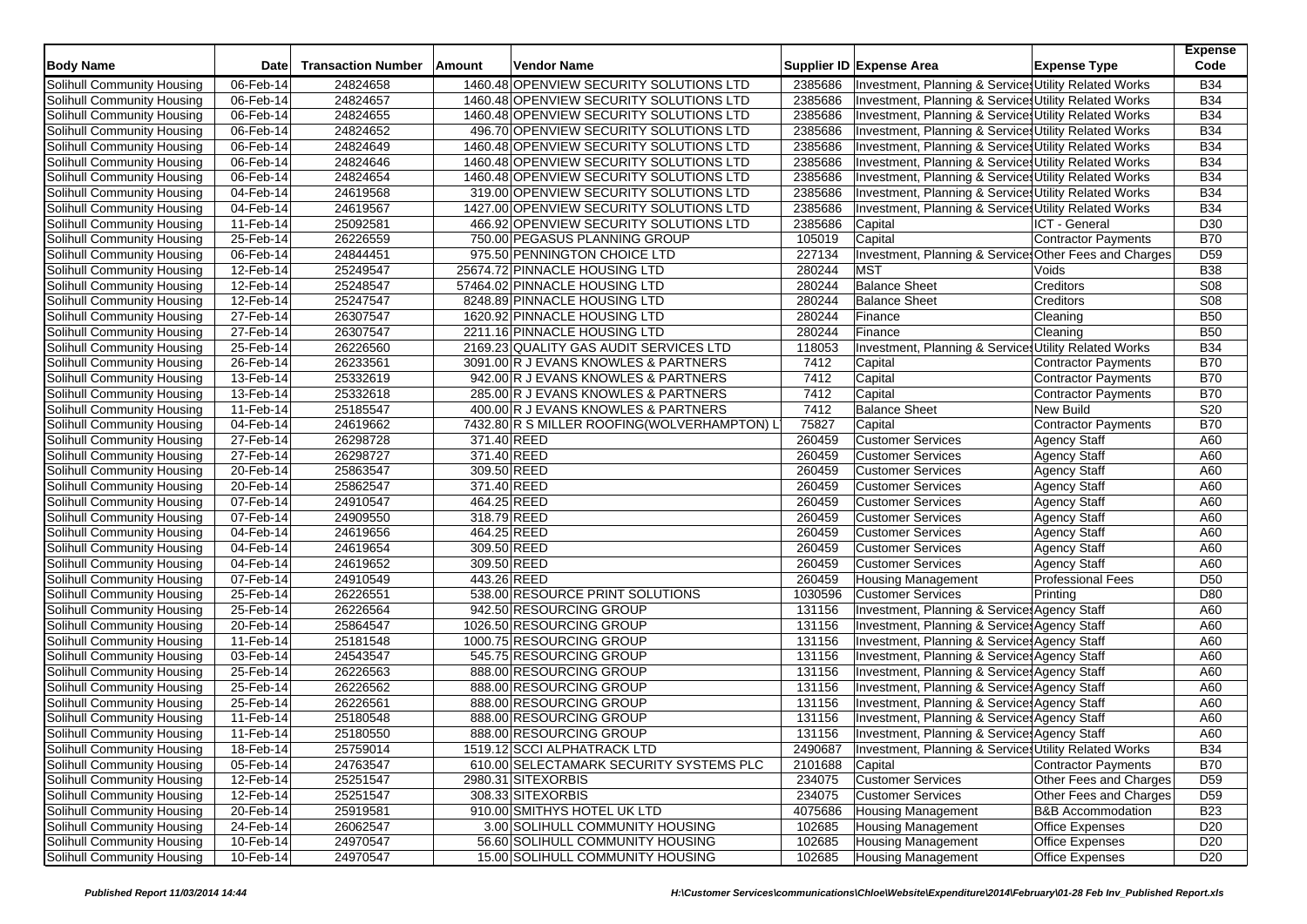| <b>Body Name</b>                  | <b>Date</b>  | <b>Transaction Number</b> | Amount | Vendor Name                       |         | Supplier ID Expense Area  | <b>Expense Type</b>          | <b>Expense</b><br>Code |
|-----------------------------------|--------------|---------------------------|--------|-----------------------------------|---------|---------------------------|------------------------------|------------------------|
| Solihull Community Housing        | 10-Feb-14    | 24970547                  |        | 1.98 SOLIHULL COMMUNITY HOUSING   | 102685  | <b>Housing Management</b> | <b>Office Expenses</b>       | D <sub>20</sub>        |
| Solihull Community Housing        | 24-Feb-14    | 26071547                  |        | 10.00 SOLIHULL COMMUNITY HOUSING  | 102685  | <b>MST</b>                | <b>Materials</b>             | D <sub>13</sub>        |
| Solihull Community Housing        | 24-Feb-14    | 26071547                  |        | 36.07 SOLIHULL COMMUNITY HOUSING  | 102685  | <b>MST</b>                | Materials                    | D <sub>13</sub>        |
| Solihull Community Housing        | 24-Feb-14    | 26071547                  |        | 30.00 SOLIHULL COMMUNITY HOUSING  | 102685  | <b>MST</b>                | Materials                    | D <sub>13</sub>        |
| Solihull Community Housing        | 24-Feb-14    | 26071547                  |        | 169.00 SOLIHULL COMMUNITY HOUSING | 102685  | <b>MST</b>                | Materials                    | D <sub>13</sub>        |
| Solihull Community Housing        | 24-Feb-14    | 26062547                  |        | 217.00 SOLIHULL COMMUNITY HOUSING | 102685  | <b>Housing Management</b> | Electricity                  | <b>B11</b>             |
| Solihull Community Housing        | 10-Feb-14    | 24970547                  |        | 287.00 SOLIHULL COMMUNITY HOUSING | 102685  | <b>Housing Management</b> | Electricity                  | <b>B11</b>             |
| Solihull Community Housing        | 24-Feb-14    | 26062547                  |        | 35.40 SOLIHULL COMMUNITY HOUSING  | 102685  | <b>Housing Management</b> | <b>Public Transport</b>      | C <sub>20</sub>        |
| Solihull Community Housing        | 10-Feb-14    | 24970547                  |        | 39.10 SOLIHULL COMMUNITY HOUSING  | 102685  | <b>Housing Management</b> | Public Transport             | C <sub>20</sub>        |
| Solihull Community Housing        | 24-Feb-14    | 26062547                  |        | 79.30 SOLIHULL COMMUNITY HOUSING  | 102685  | <b>Balance Sheet</b>      | Rough Sleepers Fund          | $\overline{U33}$       |
| Solihull Community Housing        | 10-Feb-14    | 24970547                  |        | 11.09 SOLIHULL COMMUNITY HOUSING  | 102685  | <b>Balance Sheet</b>      | Rough Sleepers Fund          | U33                    |
| Solihull Community Housing        | 10-Feb-14    | 24970547                  |        | 4.47 SOLIHULL COMMUNITY HOUSING   | 102685  | <b>Balance Sheet</b>      | Rough Sleepers Fund          | $\overline{U33}$       |
| Solihull Community Housing        | 24-Feb-14    | 26071547                  |        | 10.00 SOLIHULL COMMUNITY HOUSING  | 102685  | <b>MST</b>                | Materials                    | D <sub>13</sub>        |
| Solihull Community Housing        | 24-Feb-14    | 26071547                  |        | 19.98 SOLIHULL COMMUNITY HOUSING  | 102685  | <b>MST</b>                | Materials                    | D <sub>13</sub>        |
| Solihull Community Housing        | 24-Feb-14    | 26071547                  |        | 4.17 SOLIHULL COMMUNITY HOUSING   | 102685  | <b>MST</b>                | <b>Office Expenses</b>       | D <sub>20</sub>        |
| Solihull Community Housing        | 24-Feb-14    | 26071547                  |        | 25.00 SOLIHULL COMMUNITY HOUSING  | 102685  | <b>MST</b>                | <b>Office Expenses</b>       | D <sub>20</sub>        |
| Solihull Community Housing        | 24-Feb-14    | 26071547                  |        | 24.75 SOLIHULL COMMUNITY HOUSING  | 102685  | <b>MST</b>                | <b>Other Transport Costs</b> | C90                    |
| Solihull Community Housing        | 04-Feb-14    | 24617548                  |        | 3080.00 SOLIHULL MBC              | 80026   | Capital                   | Contractor Payments          | <b>B70</b>             |
| Solihull Community Housing        | 24-Feb-14    | 26049547                  |        | 354.03 SOLIHULL MBC               | 69188   | <b>Housing Management</b> | Council Tax                  | <b>B21</b>             |
| Solihull Community Housing        | 11-Feb-14    | 25202549                  |        | 345.91 SOLIHULL MBC               | 69188   | <b>Housing Management</b> | Council Tax                  | <b>B21</b>             |
| Solihull Community Housing        | 11-Feb-14    | 25197606                  |        | 350.17 SOLIHULL MBC               | 69188   | <b>Housing Management</b> | Council Tax                  | <b>B21</b>             |
| Solihull Community Housing        | 11-Feb-14    | 25197600                  |        | 253.05 SOLIHULL MBC               | 69188   | <b>Housing Management</b> | Council Tax                  | <b>B21</b>             |
| Solihull Community Housing        | 11-Feb-14    | 25197596                  |        | 253.05 SOLIHULL MBC               | 69188   | <b>Housing Management</b> | Council Tax                  | <b>B21</b>             |
| Solihull Community Housing        | 11-Feb-14    | 25197592                  |        | 251.59 SOLIHULL MBC               | 69188   | <b>Housing Management</b> | Council Tax                  | <b>B21</b>             |
| Solihull Community Housing        | 11-Feb-14    | 25197587                  |        | 260.53 SOLIHULL MBC               | 69188   | <b>Housing Management</b> | Council Tax                  | <b>B21</b>             |
| Solihull Community Housing        | 11-Feb-14    | 25197579                  |        | 257.30 SOLIHULL MBC               | 69188   | <b>Housing Management</b> | Council Tax                  | <b>B21</b>             |
| Solihull Community Housing        | 11-Feb-14    | 25197603                  |        | 253.05 SOLIHULL MBC               | 69188   | <b>Housing Management</b> | Council Tax                  | <b>B21</b>             |
| Solihull Community Housing        | 05-Feb-14    | 24796557                  |        | 269.38 SOLIHULL MBC               | 69188   | <b>Housing Management</b> | Council Tax                  | <b>B21</b>             |
| Solihull Community Housing        | 05-Feb-14    | 24796556                  |        | 320.31 SOLIHULL MBC               | 69188   | <b>Housing Management</b> | Council Tax                  | <b>B21</b>             |
| Solihull Community Housing        | 05-Feb-14    | 24796555                  |        | 322.75 SOLIHULL MBC               | 69188   | <b>Housing Management</b> | Council Tax                  | <b>B21</b>             |
| Solihull Community Housing        | 05-Feb-14    | 24796554                  |        | 285.00 SOLIHULL MBC               | 69188   | <b>Housing Management</b> | Council Tax                  | <b>B21</b>             |
| Solihull Community Housing        | 05-Feb-14    | 24796553                  |        | 280.00 SOLIHULL MBC               | 69188   | <b>Housing Management</b> | Council Tax                  | <b>B21</b>             |
| Solihull Community Housing        | 05-Feb-14    | 24796552                  |        | 280.00 SOLIHULL MBC               | 69188   | <b>Housing Management</b> | Council Tax                  | <b>B21</b>             |
| Solihull Community Housing        | 05-Feb-14    | 24796551                  |        | 287.17 SOLIHULL MBC               | 69188   | <b>Housing Management</b> | Council Tax                  | <b>B21</b>             |
| Solihull Community Housing        | 05-Feb-14    | 24796548                  |        | 320.00 SOLIHULL MBC               | 69188   | <b>Housing Management</b> | Council Tax                  | <b>B21</b>             |
| Solihull Community Housing        | 05-Feb-14    | 24796547                  |        | 287.17 SOLIHULL MBC               | 69188   | <b>Housing Management</b> | Council Tax                  | <b>B21</b>             |
| Solihull Community Housing        | 05-Feb-14    | 24791550                  |        | 306.72 SOLIHULL MBC               | 69188   | <b>Housing Management</b> | Council Tax                  | <b>B21</b>             |
| Solihull Community Housing        | 05-Feb-14    | 24791549                  |        | 302.65 SOLIHULL MBC               | 69188   | <b>Housing Management</b> | Council Tax                  | <b>B21</b>             |
| Solihull Community Housing        | 05-Feb-14    | 24791547                  |        | 285.00 SOLIHULL MBC               | 69188   | <b>Housing Management</b> | Council Tax                  | <b>B21</b>             |
| Solihull Community Housing        | 05-Feb-14    | 24796549                  |        | 269.38 SOLIHULL MBC               | 69188   | <b>Housing Management</b> | Council Tax                  | <b>B21</b>             |
| Solihull Community Housing        | 21-Feb-14    | 26009547                  |        | 46968.01 SOLIHULL MBC             | 9466    | <b>Balance Sheet</b>      | Creditor: Solihull MBC       | <b>S09</b>             |
| Solihull Community Housing        | 21-Feb-14    | 26009547                  |        | 7244.50 SOLIHULL MBC              | 9466    | <b>Balance Sheet</b>      | Creditor: Solihull MBC       | <b>S09</b>             |
| Solihull Community Housing        | 21-Feb-14    | 25992547                  |        | 8.00 SOLIHULL MBC                 | 9466    | <b>Balance Sheet</b>      | Creditor: Solihull MBC       | S <sub>09</sub>        |
| Solihull Community Housing        | 21-Feb-14    | 25992547                  |        | 81999.42 SOLIHULL MBC             | 9466    | <b>Balance Sheet</b>      | Creditor: Solihull MBC       | S09                    |
| Solihull Community Housing        | $07$ -Feb-14 | 24957601                  |        | 381.55 STECHFORD GLASS            | 8042    | <b>MST</b>                | Stocks                       | R <sub>10</sub>        |
| Solihull Community Housing        | 07-Feb-14    | 24957599                  |        | 208.35 STECHFORD GLASS            | 8042    | <b>MST</b>                | <b>Stocks</b>                | R <sub>10</sub>        |
| Solihull Community Housing        | 27-Feb-14    | 26308587                  |        | 2277.54 SUPRA UK LTD              | 73055   | <b>MST</b>                | <b>Stocks</b>                | R <sub>10</sub>        |
| Solihull Community Housing        | 05-Feb-14    | 24766547                  |        | 428.00 SWIFT FIRE & SECURITY      | 116287  | Finance                   | Security                     | <b>B43</b>             |
| Solihull Community Housing        | 27-Feb-14    | 26308588                  |        | 7646.80 TATE FUEL OILS LTD        | 4158688 | <b>MST</b>                | <b>Stocks</b>                | R <sub>10</sub>        |
| <b>Solihull Community Housing</b> | 06-Feb-14    | 24824594                  |        | 7679.44 TATE FUEL OILS LTD        | 4158688 | <b>MST</b>                | <b>Stocks</b>                | R <sub>10</sub>        |
| Solihull Community Housing        | 12-Feb-14    | 25301572                  |        | 595.69 THE BECK CO LTD            | 8207    | <b>MST</b>                | <b>Stocks</b>                | R <sub>10</sub>        |
|                                   |              |                           |        |                                   |         |                           |                              |                        |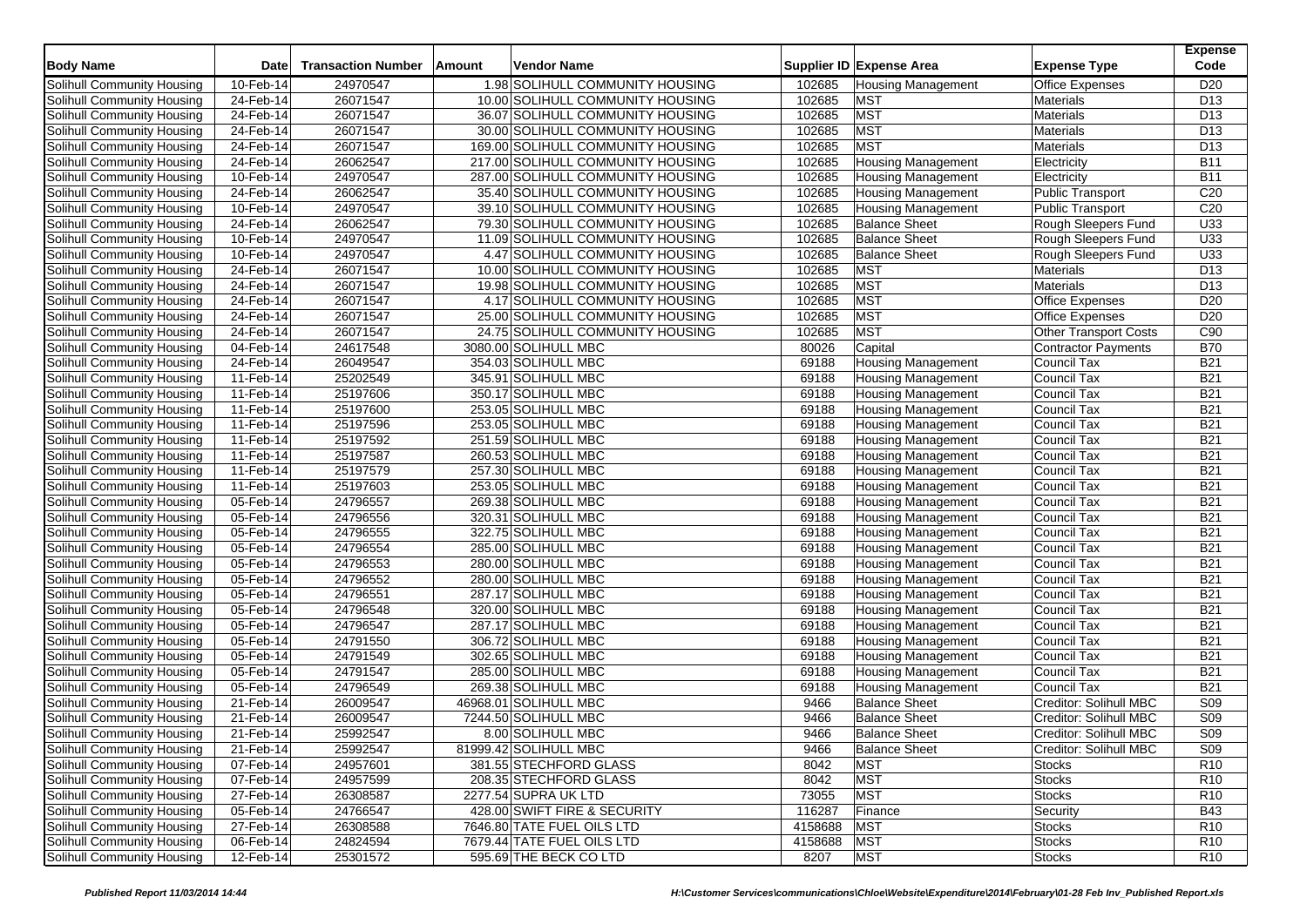| <b>Body Name</b>                                         | <b>Date</b>  | <b>Transaction Number</b> | Amount | <b>Vendor Name</b>                       |         | Supplier ID Expense Area                               | <b>Expense Type</b>                        | <b>Expense</b><br>Code |
|----------------------------------------------------------|--------------|---------------------------|--------|------------------------------------------|---------|--------------------------------------------------------|--------------------------------------------|------------------------|
| Solihull Community Housing                               | 12-Feb-14    | 25301571                  |        | 785.95 THE BECK CO LTD                   | 8207    | <b>MST</b>                                             | <b>Stocks</b>                              | R <sub>10</sub>        |
| Solihull Community Housing                               | 12-Feb-14    | 25301570                  |        | 861.60 THE BECK CO LTD                   | 8207    | <b>MST</b>                                             | <b>Stocks</b>                              | R <sub>10</sub>        |
| Solihull Community Housing                               | 12-Feb-14    | 25301569                  |        | 814.96 THE BECK CO LTD                   | 8207    | <b>MST</b>                                             | <b>Stocks</b>                              | R <sub>10</sub>        |
| Solihull Community Housing                               | 12-Feb-14    | 25301568                  |        | 1023.08 THE BECK CO LTD                  | 8207    | <b>MST</b>                                             | <b>Stocks</b>                              | R <sub>10</sub>        |
| Solihull Community Housing                               | 12-Feb-14    | 25301567                  |        | 392.40 THE BECK CO LTD                   | 8207    | <b>MST</b>                                             | <b>Stocks</b>                              | R <sub>10</sub>        |
| Solihull Community Housing                               | $12$ -Feb-14 | 25301566                  |        | 1392.44 THE BECK CO LTD                  | 8207    | <b>MST</b>                                             | <b>Stocks</b>                              | R <sub>10</sub>        |
| Solihull Community Housing                               | 07-Feb-14    | 24955549                  |        | 332.00 THE BECK CO LTD                   | 8207    | <b>MST</b>                                             | <b>Stocks</b>                              | R <sub>10</sub>        |
| Solihull Community Housing                               | 07-Feb-14    | 24955548                  |        | 944.53 THE BECK CO LTD                   | 8207    | <b>MST</b>                                             | <b>Stocks</b>                              | R <sub>10</sub>        |
| Solihull Community Housing                               | 03-Feb-14    | 24604590                  |        | 393.33 THE BECK CO LTD                   | 8207    | <b>MST</b>                                             | <b>Stocks</b>                              | R <sub>10</sub>        |
| Solihull Community Housing                               | 03-Feb-14    | 24604588                  |        | 288.91 THE BECK CO LTD                   | 8207    | <b>MST</b>                                             | <b>Stocks</b>                              | R <sub>10</sub>        |
| Solihull Community Housing                               | 03-Feb-14    | 24604585                  |        | 1718.06 THE BECK CO LTD                  | 8207    | <b>MST</b>                                             | <b>Stocks</b>                              | R <sub>10</sub>        |
| Solihull Community Housing                               | 06-Feb-14    | 24844693                  |        | 6912.50 THE KNIGHT PARTNERSHIP           | 213344  | Investment, Planning & Service: Agency Staff           |                                            | A60                    |
| Solihull Community Housing                               | 19-Feb-14    | 25857548                  |        | 104504.08 THOMAS VALE CONSTRUCTION       | 4649686 | Capital                                                | Contractor Payments                        | <b>B70</b>             |
| Solihull Community Housing                               | 03-Feb-14    | 24547547                  |        | 450.00 TOWER SURVEYS LTD                 | 2318690 | Capital                                                | Contractor Payments                        | <b>B70</b>             |
| Solihull Community Housing                               | 25-Feb-14    | 26226550                  |        | 1333.37 TRENT ARCHITECTURE & DESIGN      | 2222696 | Capital                                                | <b>Contractor Payments</b>                 | <b>B70</b>             |
| Solihull Community Housing                               | 27-Feb-14    | 26298740                  |        | 338.70 TYNETEC LTD                       | 2050832 | <b>Housing Management</b>                              | Equipment Rental/Lease                     | D18                    |
| Solihull Community Housing                               | 21-Feb-14    | 26010547                  |        | 221.39 TYNETEC LTD                       | 2050832 | <b>Housing Management</b>                              | <b>Equipment Rental/Lease</b>              | D <sub>18</sub>        |
| Solihull Community Housing                               | 21-Feb-14    | 26010547                  |        | 6.24 TYNETEC LTD                         | 2050832 | <b>Housing Management</b>                              | Equipment Rental/Lease                     | D <sub>18</sub>        |
| Solihull Community Housing                               | 14-Feb-14    | 25391574                  |        | 2786.93 TYRER BUILDING CONTRACTORS       | 104269  | Capital                                                | Contractor Payments                        | <b>B70</b>             |
| Solihull Community Housing                               | 04-Feb-14    | 24619629                  |        | 14725.93 TYRER BUILDING CONTRACTORS      | 104269  | Capital                                                | <b>Contractor Payments</b>                 | <b>B70</b>             |
| Solihull Community Housing                               | 04-Feb-14    | 24619628                  |        | 1537.34 TYRER BUILDING CONTRACTORS       | 104269  | Capital                                                | <b>Contractor Payments</b>                 | <b>B70</b>             |
| Solihull Community Housing                               | 04-Feb-14    | 24619627                  |        | 1158.04 TYRER BUILDING CONTRACTORS       | 104269  | Capital                                                | <b>Contractor Payments</b>                 | <b>B70</b>             |
| Solihull Community Housing                               | 13-Feb-14    | 25332621                  |        | 2010.53 TYRER BUILDING CONTRACTORS       | 104269  | <b>MST</b>                                             | <b>Internal Works</b>                      | <b>B31</b>             |
| Solihull Community Housing                               | 04-Feb-14    | 24619626                  |        | 1526.60 TYRER BUILDING CONTRACTORS       | 104269  | <b>MST</b>                                             | <b>Internal Works</b>                      | <b>B31</b>             |
| Solihull Community Housing                               | 19-Feb-14    | 25852548                  |        | 942.30 TYRER BUILDING CONTRACTORS        | 104269  | Capital                                                | <b>Contractor Payments</b>                 | <b>B70</b>             |
| Solihull Community Housing                               | 19-Feb-14    | 25851548                  |        | 1425.46 TYRER BUILDING CONTRACTORS       | 104269  | Capital                                                | <b>Contractor Payments</b>                 | <b>B70</b>             |
| Solihull Community Housing                               | 19-Feb-14    | 25848547                  |        | 974.53 TYRER BUILDING CONTRACTORS        | 104269  | Capital                                                | <b>Contractor Payments</b>                 | <b>B70</b>             |
| Solihull Community Housing                               | 19-Feb-14    | 25849549                  |        | 1778.51 TYRER BUILDING CONTRACTORS       | 104269  | Capital                                                | Contractor Payments                        | <b>B70</b>             |
| Solihull Community Housing                               | 18-Feb-14    | 25755559                  |        | 1133.62 TYRER BUILDING CONTRACTORS       | 104269  | Capital                                                | Contractor Payments                        | <b>B70</b>             |
| Solihull Community Housing                               | 18-Feb-14    | 25755558                  |        | 1258.02 TYRER BUILDING CONTRACTORS       | 104269  | Capital                                                | <b>Contractor Payments</b>                 | <b>B70</b>             |
| Solihull Community Housing                               | 18-Feb-14    | 25755557                  |        | 3317.33 TYRER BUILDING CONTRACTORS       | 104269  |                                                        | <b>Contractor Payments</b>                 | <b>B70</b>             |
| Solihull Community Housing                               | 18-Feb-14    | 25755556                  |        | 1445.16 TYRER BUILDING CONTRACTORS       | 104269  | Capital<br>Capital                                     | <b>Contractor Payments</b>                 | <b>B70</b>             |
| Solihull Community Housing                               | 18-Feb-14    | 25755554                  |        | 2092.54 TYRER BUILDING CONTRACTORS       | 104269  | Capital                                                | <b>Contractor Payments</b>                 | <b>B70</b>             |
|                                                          | 18-Feb-14    | 25755555                  |        | 1068.37 TYRER BUILDING CONTRACTORS       | 104269  |                                                        | <b>Contractor Payments</b>                 | <b>B70</b>             |
| Solihull Community Housing                               | 13-Feb-14    | 25326548                  |        | 210.53 UK CARD SERVICES LTD              | 2614703 | Capital<br><b>MST</b>                                  | Fuel                                       | C40                    |
| Solihull Community Housing                               | 20-Feb-14    | 25867547                  |        | 740.00 VENNGROUP RECRUITMENT SOLUTIONS   | 120630  |                                                        | <b>Agency Staff</b>                        | A60                    |
| Solihull Community Housing<br>Solihull Community Housing | 20-Feb-14    | 25866547                  |        | 740.00 VENNGROUP RECRUITMENT SOLUTIONS   | 120630  | <b>Housing Management</b><br><b>Housing Management</b> |                                            | A60                    |
| Solihull Community Housing                               | 24-Feb-14    | 26059547                  |        | 17372.68 VINSHIRE PLUMBING & HEATING LTD | 2601688 | Capital                                                | <b>Agency Staff</b>                        | <b>B70</b>             |
| Solihull Community Housing                               | 24-Feb-14    | 26058547                  |        | 14739.96 VINSHIRE PLUMBING & HEATING LTD | 2601688 | Capital                                                | Contractor Payments<br>Contractor Payments | <b>B70</b>             |
| Solihull Community Housing                               | 07-Feb-14    | 24913615                  |        | 17506.84 VINSHIRE PLUMBING & HEATING LTD | 2601688 | Capital                                                | <b>Contractor Payments</b>                 | <b>B70</b>             |
| Solihull Community Housing                               | 07-Feb-14    | 24913549                  |        | 17078.25 VINSHIRE PLUMBING & HEATING LTD | 2601688 | Capital                                                | <b>Contractor Payments</b>                 | <b>B70</b>             |
| Solihull Community Housing                               | 07-Feb-14    | 24913548                  |        | 16331.44 VINSHIRE PLUMBING & HEATING LTD | 2601688 | Capital                                                | Contractor Payments                        | <b>B70</b>             |
| Solihull Community Housing                               | 07-Feb-14    | 24913547                  |        | 9816.91 VINSHIRE PLUMBING & HEATING LTD  | 2601688 | Capital                                                | <b>Contractor Payments</b>                 | <b>B70</b>             |
| Solihull Community Housing                               | 07-Feb-14    | 24912549                  |        | 2152.92 VINSHIRE PLUMBING & HEATING LTD  | 2601688 | Capital                                                | Contractor Payments                        | <b>B70</b>             |
| Solihull Community Housing                               | $11$ -Feb-14 | 25185552                  |        | 2811.88 WALKER COTTER                    | 3562686 | Capital                                                | Contractor Payments                        | <b>B70</b>             |
| Solihull Community Housing                               | 06-Feb-14    | 24844870                  |        | 112955.74 WATES CONSTRUCTION LTD         | 272406  | Capital                                                | <b>Contractor Payments</b>                 | <b>B70</b>             |
| Solihull Community Housing                               | 21-Feb-14    | 26012547                  |        | 220.00 WESSEX LIFT CO LTD                | 177799  | Capital                                                | Contractor Payments                        | <b>B70</b>             |
| Solihull Community Housing                               | 21-Feb-14    | 26011552                  |        | 400.50 WESSEX LIFT CO LTD                | 177799  | Capital                                                | Contractor Payments                        | <b>B70</b>             |
| Solihull Community Housing                               | 21-Feb-14    | 26011552                  |        | 9000.00 WESSEX LIFT CO LTD               | 177799  | Capital                                                | Contractor Payments                        | <b>B70</b>             |
| Solihull Community Housing                               | 21-Feb-14    | 26010548                  |        | 10673.00 WESSEX LIFT CO LTD              | 177799  | Capital                                                | Contractor Payments                        | <b>B70</b>             |
| Solihull Community Housing                               | 14-Feb-14    | 25418547                  |        | 8883.00 WESSEX LIFT CO LTD               | 177799  | Capital                                                | Contractor Payments                        | <b>B70</b>             |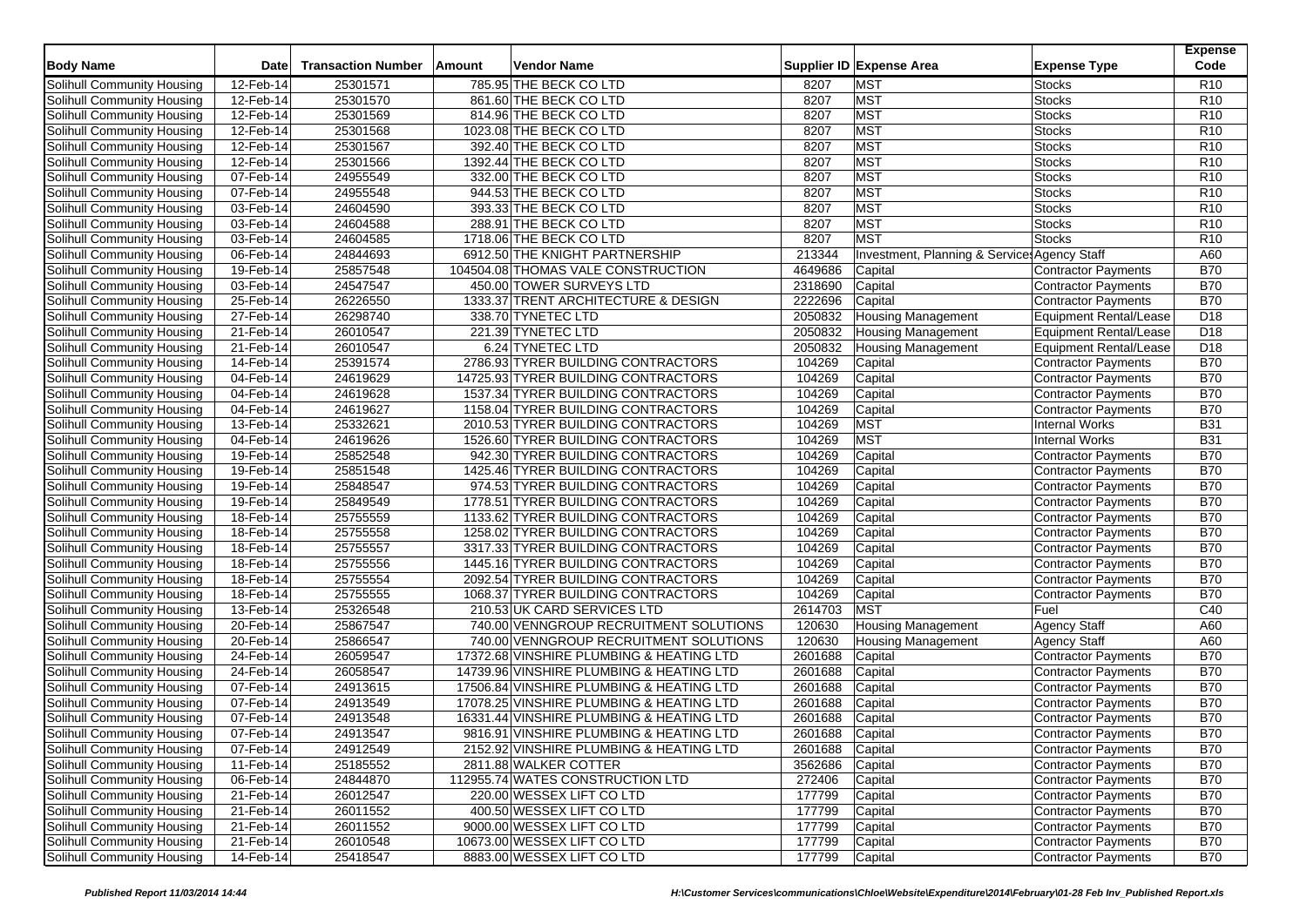| <b>Body Name</b>                  | <b>Date</b>  | <b>Transaction Number</b> | Amount | Vendor Name                              |         | Supplier ID Expense Area  | <b>Expense Type</b>        | <b>Expense</b><br>Code |
|-----------------------------------|--------------|---------------------------|--------|------------------------------------------|---------|---------------------------|----------------------------|------------------------|
| Solihull Community Housing        | 14-Feb-14    | 25416547                  |        | 9218.00 WESSEX LIFT CO LTD               | 177799  | Capital                   | Contractor Payments        | <b>B70</b>             |
| Solihull Community Housing        | 13-Feb-14    | 25332574                  |        | 219.45 WOODHULL ROOFING LTD              | 221070  | <b>MST</b>                | <b>External Structures</b> | <b>B33</b>             |
| Solihull Community Housing        | 13-Feb-14    | 25332573                  |        | 226.73 WOODHULL ROOFING LTD              | 221070  | <b>MST</b>                | <b>External Structures</b> | <b>B33</b>             |
| Solihull Community Housing        | 13-Feb-14    | 25332572                  |        | 787.44 WOODHULL ROOFING LTD              | 221070  | <b>MST</b>                | <b>External Structures</b> | <b>B33</b>             |
| Solihull Community Housing        | 13-Feb-14    | 25332563                  |        | 289.93 WOODHULL ROOFING LTD              | 221070  | <b>MST</b>                | <b>External Structures</b> | <b>B33</b>             |
| Solihull Community Housing        | 13-Feb-14    | 25332558                  |        | 453.42 WOODHULL ROOFING LTD              | 221070  | MST                       | <b>External Structures</b> | <b>B33</b>             |
| Solihull Community Housing        | 13-Feb-14    | 25332556                  |        | 237.28 WOODHULL ROOFING LTD              | 221070  | <b>MST</b>                | <b>External Structures</b> | <b>B33</b>             |
| Solihull Community Housing        | 13-Feb-14    | 25332557                  |        | 483.73 WOODHULL ROOFING LTD              | 221070  | <b>MST</b>                | <b>External Structures</b> | <b>B33</b>             |
| Solihull Community Housing        | 05-Feb-14    | 24755549                  |        | 358.97 WOODHULL ROOFING LTD              | 221070  | MST                       | <b>External Structures</b> | <b>B33</b>             |
| Solihull Community Housing        | 05-Feb-14    | 24733555                  |        | 857.51 WOODHULL ROOFING LTD              | 221070  | <b>MST</b>                | <b>External Structures</b> | <b>B33</b>             |
| Solihull Community Housing        | 05-Feb-14    | 24733554                  |        | 849.67 WOODHULL ROOFING LTD              | 221070  | <b>MST</b>                | <b>External Structures</b> | <b>B33</b>             |
| Solihull Community Housing        | $05$ -Feb-14 | 24733553                  |        | 506.64 WOODHULL ROOFING LTD              | 221070  | MST                       | <b>External Structures</b> | <b>B33</b>             |
| Solihull Community Housing        | 05-Feb-14    | 24733552                  |        | 614.01 WOODHULL ROOFING LTD              | 221070  | <b>MST</b>                | <b>External Structures</b> | <b>B33</b>             |
| Solihull Community Housing        | 05-Feb-14    | 24733594                  |        | 230.25 WOODHULL ROOFING LTD              | 221070  | MST                       | <b>External Structures</b> | <b>B33</b>             |
| Solihull Community Housing        | 05-Feb-14    | 24733593                  |        | 230.25 WOODHULL ROOFING LTD              | 221070  | <b>MST</b>                | <b>External Structures</b> | <b>B33</b>             |
| Solihull Community Housing        | 05-Feb-14    | 24733581                  |        | 397.27 WOODHULL ROOFING LTD              | 221070  | <b>MST</b>                | <b>External Structures</b> | <b>B33</b>             |
| Solihull Community Housing        | 05-Feb-14    | 24733580                  |        | 221.27 WOODHULL ROOFING LTD              | 221070  | <b>MST</b>                | <b>External Structures</b> | <b>B33</b>             |
| Solihull Community Housing        | 05-Feb-14    | 24733577                  |        | 253.96 WOODHULL ROOFING LTD              | 221070  | <b>MST</b>                | <b>External Structures</b> | <b>B33</b>             |
| Solihull Community Housing        | 05-Feb-14    | 24733576                  |        | 313.78 WOODHULL ROOFING LTD              | 221070  | <b>MST</b>                | <b>External Structures</b> | <b>B33</b>             |
| Solihull Community Housing        | 05-Feb-14    | 24733597                  |        | 881.55 WOODHULL ROOFING LTD              | 221070  | <b>MST</b>                | Voids                      | <b>B38</b>             |
| Solihull Community Housing        | 05-Feb-14    | 24733582                  |        | 527.84 WOODHULL ROOFING LTD              | 221070  | <b>MST</b>                | <b>External Structures</b> | <b>B33</b>             |
| Solihull Community Housing        | 20-Feb-14    | 25919579                  |        | 573.50 WORKMATES BUILDING TRADES LTD     | 2185688 | Capital                   | Contractor Payments        | <b>B70</b>             |
| Solihull Community Housing        | 13-Feb-14    | 25349550                  |        | 573.50 WORKMATES BUILDING TRADES LTD     | 2185688 | Capital                   | Contractor Payments        | <b>B70</b>             |
| Solihull Community Housing        | 05-Feb-14    | 24766549                  |        | 364.25 WORKMATES BUILDING TRADES LTD     | 2185688 | Capital                   | Contractor Payments        | <b>B70</b>             |
| Solihull Community Housing        | 20-Feb-14    | 25919579                  |        | 536.50 WORKMATES BUILDING TRADES LTD     | 2185688 | <b>MST</b>                | <b>Agency Staff</b>        | A60                    |
| Solihull Community Housing        | 13-Feb-14    | 25349550                  |        | 536.50 WORKMATES BUILDING TRADES LTD     | 2185688 | MST                       | <b>Agency Staff</b>        | A60                    |
| Solihull Community Housing        | 05-Feb-14    | 24766549                  |        | 536.50 WORKMATES BUILDING TRADES LTD     | 2185688 | <b>MST</b>                | <b>Agency Staff</b>        | A60                    |
| Solihull Community Housing        | 20-Feb-14    | 25919580                  |        | 118.03 WORKMATES BUILDING TRADES LTD     | 2185688 | <b>MST</b>                | <b>Agency Staff</b>        | A60                    |
| Solihull Community Housing        | 20-Feb-14    | 25919580                  |        | 518.00 WORKMATES BUILDING TRADES LTD     | 2185688 | <b>MST</b>                | <b>Agency Staff</b>        | A60                    |
| Solihull Community Housing        | 13-Feb-14    | 25349549                  |        | 118.03 WORKMATES BUILDING TRADES LTD     | 2185688 | <b>MST</b>                | <b>Agency Staff</b>        | A60                    |
| Solihull Community Housing        | 13-Feb-14    | 25349549                  |        | 518.00 WORKMATES BUILDING TRADES LTD     | 2185688 | MST                       | <b>Agency Staff</b>        | A60                    |
| Solihull Community Housing        | 05-Feb-14    | 24766550                  |        | 118.03 WORKMATES BUILDING TRADES LTD     | 2185688 | MST                       | <b>Agency Staff</b>        | A60                    |
| Solihull Community Housing        | 05-Feb-14    | 24766550                  |        | 518.00 WORKMATES BUILDING TRADES LTD     | 2185688 | <b>MST</b>                | <b>Agency Staff</b>        | A60                    |
| Solihull Community Housing        | 20-Feb-14    | 25919580                  |        | 118.03 WORKMATES BUILDING TRADES LTD     | 2185688 | <b>MST</b>                | <b>Agency Staff</b>        | A60                    |
| Solihull Community Housing        | 13-Feb-14    | 25349549                  |        | 118.03 WORKMATES BUILDING TRADES LTD     | 2185688 | MST                       | <b>Agency Staff</b>        | A60                    |
| Solihull Community Housing        | 05-Feb-14    | 24766550                  |        | 118.03 WORKMATES BUILDING TRADES LTD     | 2185688 | <b>MST</b>                | <b>Agency Staff</b>        | A60                    |
| Solihull Community Housing        | 20-Feb-14    | 25919578                  |        | 441.60 WORKMATES BUILDING TRADES LTD     | 2185688 | <b>MST</b>                | <b>Agency Staff</b>        | A60                    |
| Solihull Community Housing        | 13-Feb-14    | 25349552                  |        | 441.60 WORKMATES BUILDING TRADES LTD     | 2185688 | <b>MST</b>                | <b>Agency Staff</b>        | A60                    |
| Solihull Community Housing        | 05-Feb-14    | 24766551                  |        | 441.60 WORKMATES BUILDING TRADES LTD     | 2185688 | <b>MST</b>                | <b>Agency Staff</b>        | A60                    |
| Solihull Community Housing        | 20-Feb-14    | 25919580                  |        | 147.54 WORKMATES BUILDING TRADES LTD     | 2185688 | Capital                   | <b>Contractor Payments</b> | <b>B70</b>             |
| Solihull Community Housing        | 13-Feb-14    | 25349549                  |        | 147.54 WORKMATES BUILDING TRADES LTD     | 2185688 | Capital                   | Contractor Payments        | <b>B70</b>             |
| Solihull Community Housing        | 05-Feb-14    | 24766550                  |        | 147.54 WORKMATES BUILDING TRADES LTD     | 2185688 | Capital                   | <b>Contractor Payments</b> | <b>B70</b>             |
| Solihull Community Housing        | 20-Feb-14    | 25919580                  |        | 206.55 WORKMATES BUILDING TRADES LTD     | 2185688 | Capital                   | <b>Contractor Payments</b> | <b>B70</b>             |
| Solihull Community Housing        | 13-Feb-14    | 25349549                  |        | 206.55 WORKMATES BUILDING TRADES LTD     | 2185688 | Capital                   | Contractor Payments        | <b>B70</b>             |
| Solihull Community Housing        | 05-Feb-14    | 24766550                  |        | 206.55 WORKMATES BUILDING TRADES LTD     | 2185688 | Capital                   | Contractor Payments        | <b>B70</b>             |
| Solihull Community Housing        | 26-Feb-14    | 26286557                  |        | -1251.12 BRITISH GAS TRADING LTD         | 9637    | <b>Housing Management</b> | Electricity                | <b>B11</b>             |
| Solihull Community Housing        | 27-Feb-14    | 26308576                  |        | -235.60 JEWSON LTD                       | 6111    | <b>MST</b>                | <b>Stocks</b>              | R <sub>10</sub>        |
| Solihull Community Housing        | 06-Feb-14    | 24824562                  |        | -294.60 JEWSON LTD                       | 6111    | <b>MST</b>                | <b>Stocks</b>              | R <sub>10</sub>        |
| Solihull Community Housing        | 05-Feb-14    | 24766548                  |        | -359.00 SWIFT FIRE & SECURITY            | 116287  | Finance                   | Security                   | <b>B43</b>             |
| <b>Solihull Community Housing</b> | 20-Feb-14    | 25916548                  |        | -1593.25 VENNGROUP RECRUITMENT SOLUTIONS | 120630  | <b>Housing Management</b> | Agency Staff               | A60                    |
| Solihull Community Housing        | 21-Feb-14    | 26011549                  |        | -694.00 WESSEX LIFT CO LTD               | 177799  | Capital                   | Contractor Payments        | <b>B70</b>             |